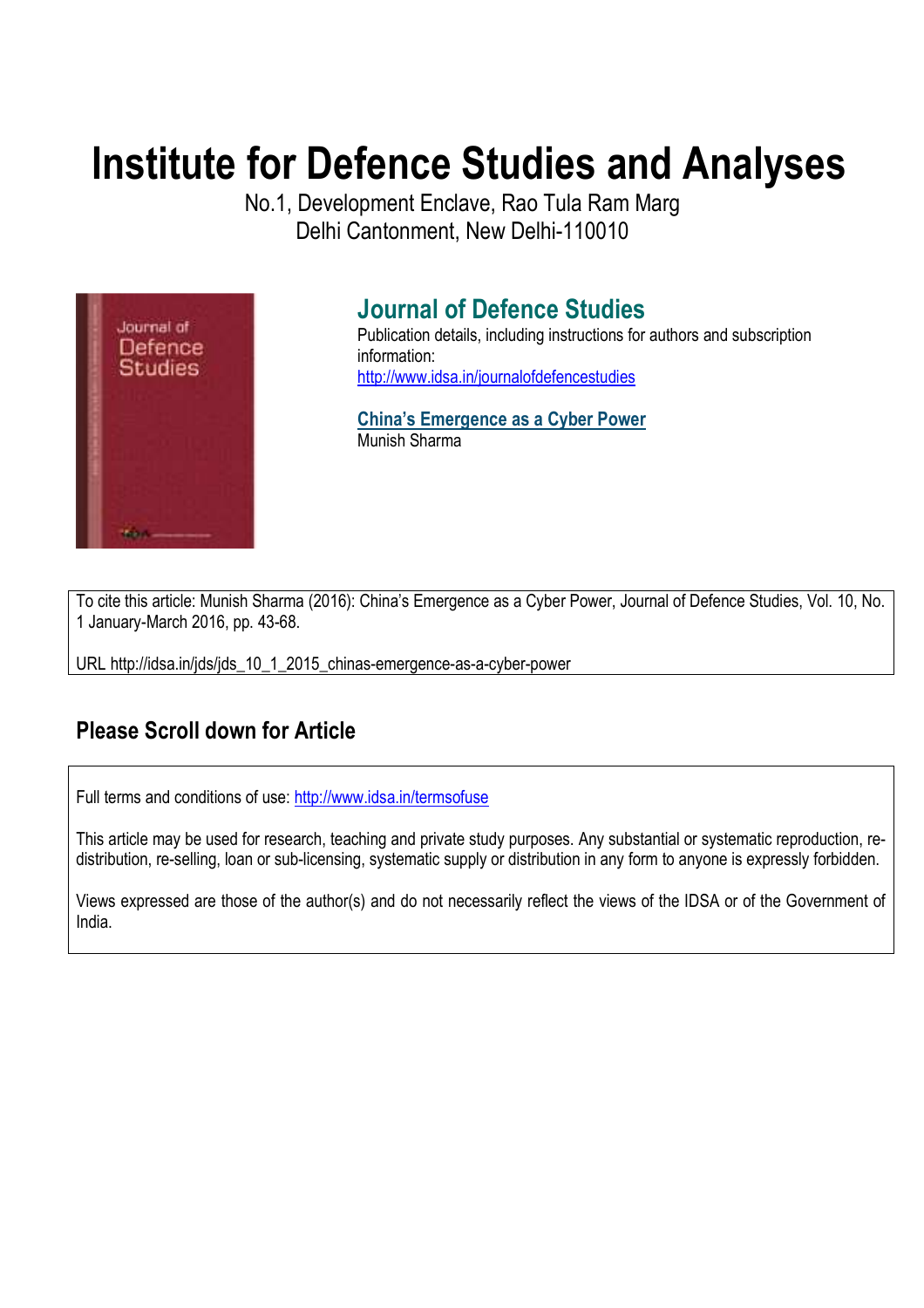# China's Emergence as a Cyber Power

*Munish Sharma\**

*Cyberspace is increasingly becoming an area of contestation among nation states. Similar to the physical domains of land, sea, air and space, superiority in the cyber domain enables a nation state to exert its cyber power. In recent years, China has invested colossal amounts in building the requisite infrastructure and capabilities of its armed forces as well as governance practices to advance towards 'informationalisation'. This article seeks to discern the motives, threats, objectives, strategy and intent that drive China to amass cyber power.* 

We should attach great importance to maritime, space and Cyberspace security. We should make active planning for the use of military forces in peacetime, expand and intensify military preparedness, and enhance the capability to accomplish a wide range of military tasks, the most important of which is to win local war in an information age.

 $-$  Hu Jintao<sup>1</sup>

The world today is intertwined in the cyber realm, exchanging information and ideas in real time. The last decade-and-a half has witnessed an exponential rise in the use of cyberspace, including services in the form of e-mail, social networking, instant messaging, search engines, banking, e-governance, e-commerce and so on. The benefits of cyberspace are harnessed by individuals, business enterprises and governmental bodies. On the other hand, arduous competition among the growing as well as developed economies is compelling nation states to exercise their power

*ISSN 0976-1004 print*



*<sup>© 2016</sup> Institute for Defence Studies and Analyses Journal of Defence Studies, Vol. 10, No. 1, January–March 2016, pp. 43–68*

<sup>\*</sup> Munish Sharma is an Associate Fellow with IDSA.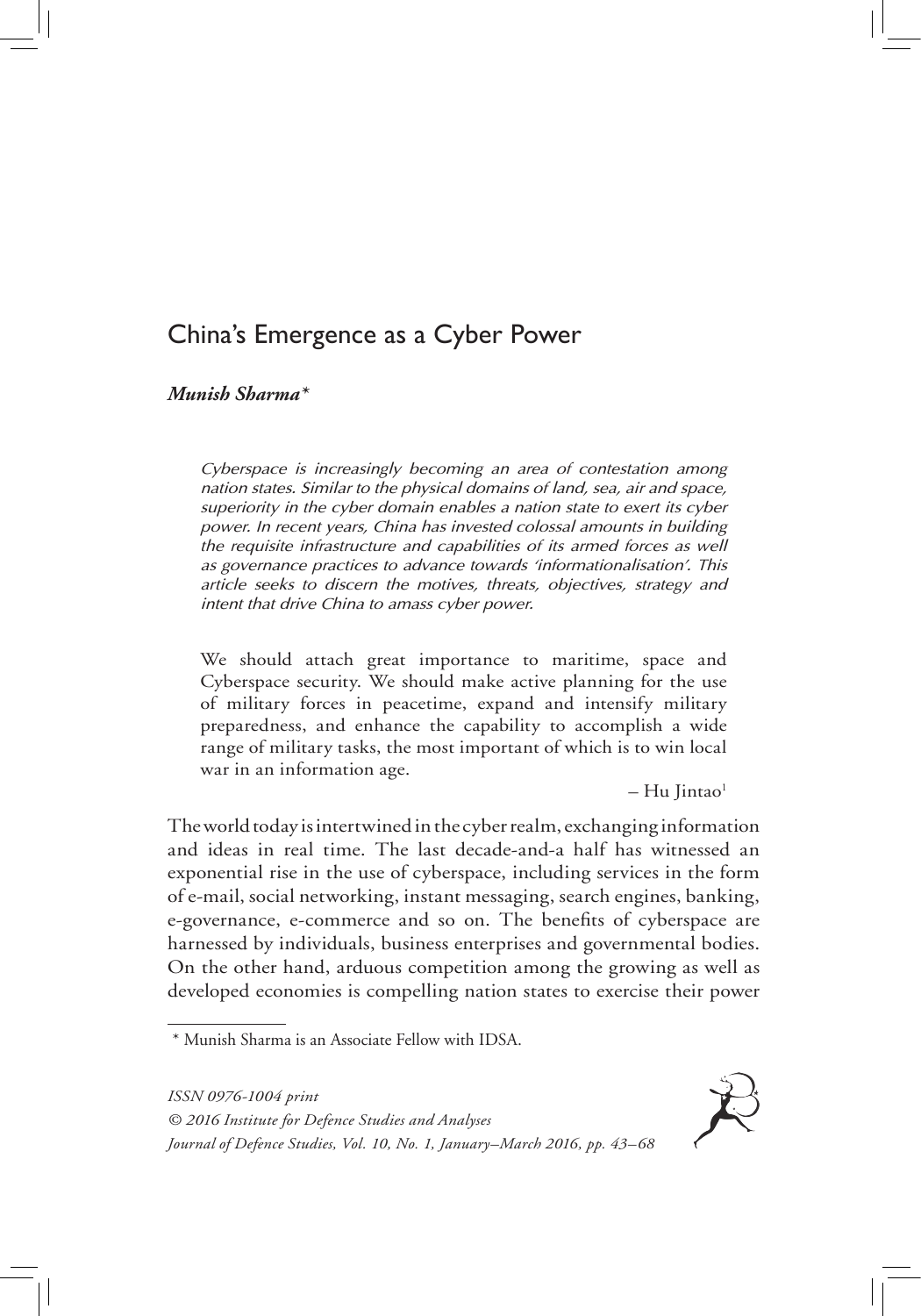in the cyberspace to secure their interests. The intellectual property, secure communication channels, data pertaining to national security, and research in strategic areas or technology are at persistent risk from a plethora of threats. The threats and challenges increase manifold when the military dimension is added to cyberspace.

Cyberspace has become an intrinsic part of the national power constituents, namely, military, economy, diplomacy and technology. This phenomenon has made cyberspace an area of contest where nation states are willing to gain superiority in order to establish themselves as a cyber power. In February 2014, Chinese President Xi Jinping called for collective efforts to build China as a cyber power. The statement holds salience as China is steadily picking up pace in the development of its science and technology base, and its intention to dominate cyberspace is evident from the support of the country's political leadership. The concept of cyber power needs analysis with reference to China's aspirations to be a cyber power, which is quite relevant amidst the investments in infrastructure and capabilities under the auspices of its armed forces.

Nation states have documented their cyber strategies and executed them in the form of cyber commands. This opens up a war front in cyberspace, where nation states try to exert their power to gain control or to maintain their access to cyberspace. Hence, the concept of cyber power has emerged, in accordance with the likes of airpower or maritime power. It takes ample time to develop capability and exhibit the intent to exert power in a given domain of warfare.

Wars have historically been fought in two domains—the land and the sea. In the beginning of the twentieth century, the domains of warfare extended to air and later on, by the middle of the century, Space emerged as the fourth domain. The beginning of the twenty-first century witnessed evolution of cyber as the fifth domain of warfare. The military operations are increasingly becoming network centric, with the integration of platforms and efficient exploitation of the electromagnetic spectrum. The dominance has percolated into the information sphere where a nation state or a non-state actor has the ability to manipulate, deny, steal, and even destroy information which is critical to decisionmaking. In order to defend national interests and attain national power, nation states tend to develop military capabilities, such as, navy for sea power projection, army for land power and air force for airpower.<sup>2</sup> These powers are instrumental for nation states to establish control and wield influence across the domains as means to realise their objectives.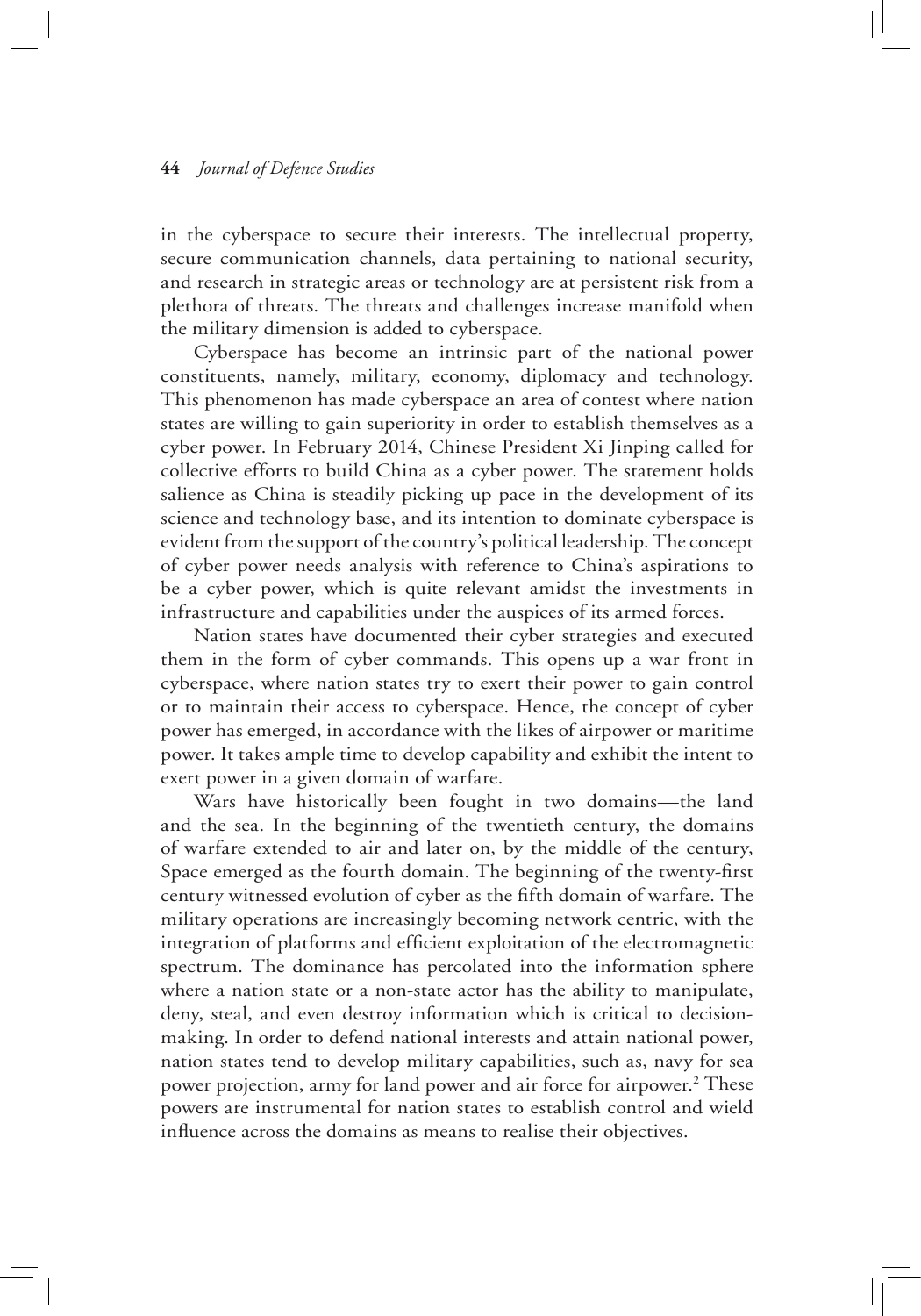Over the years, China has demonstrated its intent, while bridging the immense gaps in its capability. An assessment of China's cyber power is requisite against the background of the 2013 edition of *The Science of Military Strategy*, a document published by the People's Liberation Army (PLA), but translated recently. Generally, cyber strategy documents provide a peek into the present and future of warfare in the cyberspace, and provide information to analysts for assessments. This document, published 'once a generation', is authored by top-ranking generals of the PLA, who are members of the Academy of Military Sciences—the premiere research institute of the PLA—having very close ties with the Central Military Commission.3 According to *The Diplomat*, this is the first time this document has included an entire chapter on cyber war, elaborating various military operations feasible in the cyberspace: network reconnaissance, network defence, network attack and network deterrence.<sup>4</sup>

# **The Essentials of a Cyber Power**

American naval strategist, Alfred T. Mahan, propounded the concept of sea power, elaborating the imperatives of naval supremacy.<sup>5</sup> Somehow, a clear definition of the term 'sea power' was never put across. Similarly, Giulio Douhet never defined 'airpower', although the work built scenarios to demonstrate the impact of airpower on the warfare of future.<sup>6</sup> But all these concepts converge on the point that power in the respective domains was primarily the ability to use and exploit the physical environments, the sea or the air, to extend the sphere of influence on the land or high seas. Correspondingly, cyber power can be defined as: 'the ability to use cyberspace to create advantages and influence events in all the operational environments and across the instruments of power.'7 According to Joseph Nye, in behavioural terms, cyber power is 'the ability to obtain preferred outcomes through use of the electronically interconnected information resources of the cyber domain.'8

Drawing correlation from the concept of national power, which 'involves the capacity to use force or threat of the use of force over other nations',<sup>9</sup> as nation states become more dependent upon their information infrastructure, cyber power can capacitate a nation to use cyber offence or threat of the use of cyber offence over other nations to attain political, economic or military objectives. Although cyberspace is in the virtual realm, physical entities are dependent on it, and hence it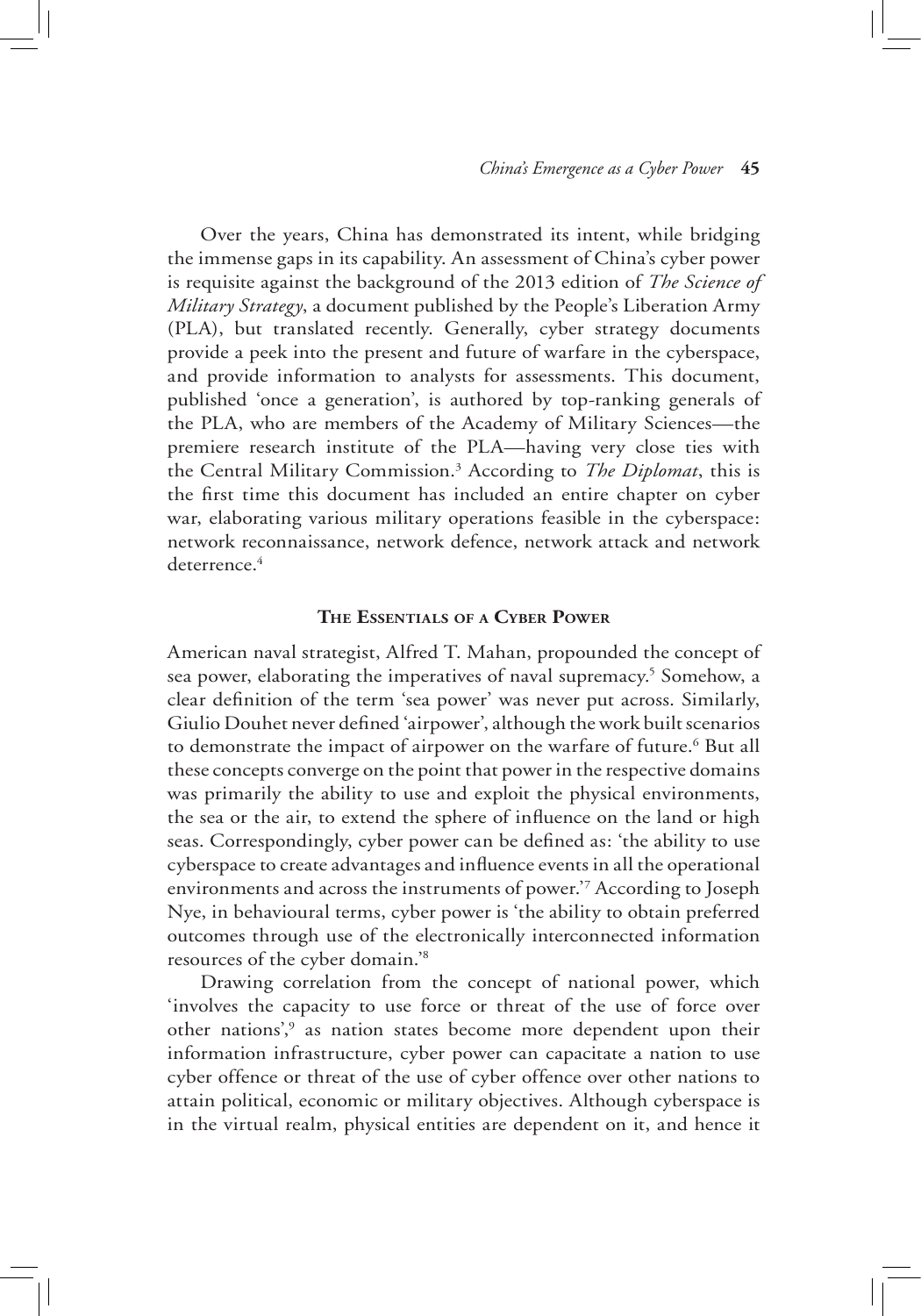can be an instrument to influence the decision-making of others without the use of physical force.

Li Zhang, Director of the Institute of Information and Social Development Studies at the China Institutes of Contemporary International Relations, defines cyber power as 'a country's capability to both take action and exert influence in cyberspace.'<sup>10</sup> In a 2012 article,<sup>11</sup> Li has listed down seven essential factors that make cyber power. These are:

- 1. *Internet and information technology (IT) capabilities*: The capability of a nation state to conduct research and development in IT, and promote innovation and application of research into industry, so that these technologies can transform the industrial and business processes.
- 2. *IT industry capabilities*: The existence of global IT industry leaders in a nation state is a definite parameter of cyber power. The United States (US) is home to a majority of IT industry leaders, across every segment of hardware, software or networking equipments, having global footprint under the names of IBM, Microsoft, Intel, Google, Cisco and Apple. These global IT giants are way ahead of their next competitors, having monopolistic hold on their respective segment of products, applications or services.
- 3. *Internet market capabilities*: The size and scale of the domestic Internet infrastructure is a major push factor. It consists of the number of Internet users, the number of computers owned, how well is the Internet infrastructure integrated, use of Internet in governance and so on.
- 4. *The influence of Internet culture*: The reach and penetration of the Internet has triggered behavioural changes in the populace. The Internet is being used for diverse uses in communication, networking, learning and so on. The degree of influence on behaviour, exerted by the Internet culture, provides a glimpse of how well the society is integrated with it.
- 5. *Internet diplomacy/foreign policy capabilities*: This is the bargaining power of a nation state and its ability to influence the modern multilateral or multi-stakeholder platforms for Internet governance, such as, the Internet Corporation for Assigned Names and Numbers (ICANN) and the Internet Governance Forum and International Telecommunication Union (ITU). This factor regards the extent to which a nation state can play a leading role in Internet governance, security and its future.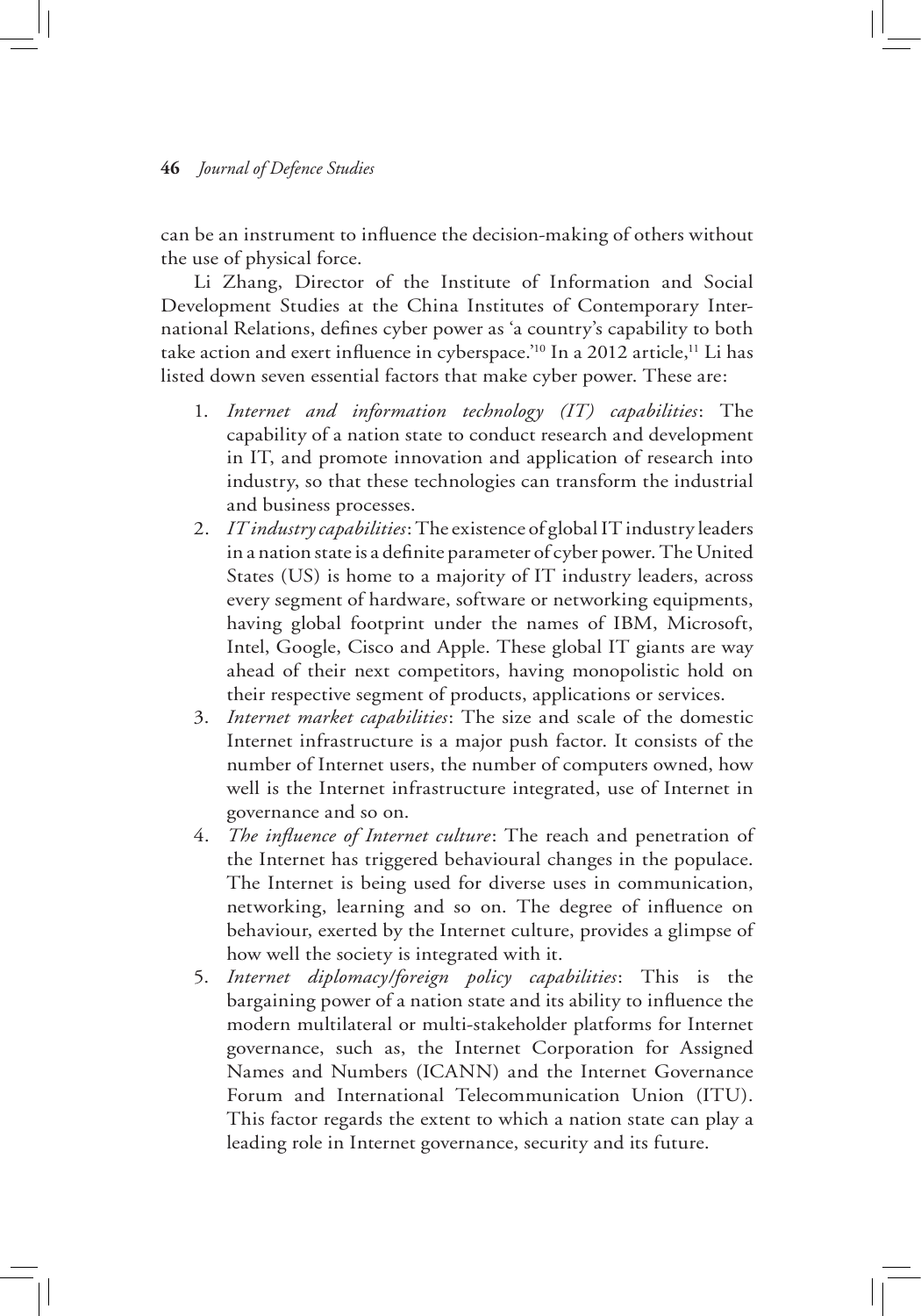- 6. *Cyber military strength*: It consists of the ability to defend critical national and military IT infrastructure from attacks, deterrent capability, the ability to conduct offensive operations in cyberspace and the ability to prevent own networks from espionage.
- 7. *National interest in taking part in a cyberspace strategy*: In order to be a cyber power, it is not sufficient for a nation state to merely possess part or all of the capabilities. It depends upon the motive or willingness to use the possessed power. The cyberspace strategy for a nation state must lay down the theoretical guidance, behavioural norms/criteria for action and a strategic plan.

Although a nation state might possess the resources and capabilities, but the intention to leverage the capability in order to support its political goals establishes it as a cyber power. A capable cyber power should be able to use cyberspace for 'exploitation' of targets bearing economic and political imperatives; 'disruption' of services through distributed denial of service (DDoS) attacks or malware; or in extreme case, 'destruction' of the physical or cyber infrastructure in the case of an eventuality. Power is an outcome of multiple factors and is shaped by the interplay of these factors. Organisational factors play a prominent role because the organisations reflect purposes, objectives and perspectives of power. In the case of cyber power, perspective of a nation state on its creation would be shaped by the organisational mission, be it military, economic or political. China's presence in cyberspace has generated strategic and academic discourse, but its emergence as cyber power remains to be analysed. There is a need for thorough assessment of whether the Chinese perspective of cyber power is shaped by military, economic or political imperatives, and to what extent.

# **China as a Cyber Power**

Deng Xiaoping once said, 'to be rich is glorious'. The statement is an accurate explanation of Chinese behaviour. He sanctioned illicit technology acquisition; later on, Jiang Zemin sanctioned cyber espionage, making it a commercial activity supporting the growth of its business houses and in turn, its economy. The emergence of China in both global and regional contexts has triggered intense competition in economic sphere for market expansion and control over depleting resources, culminating into economic warfare.<sup>12</sup>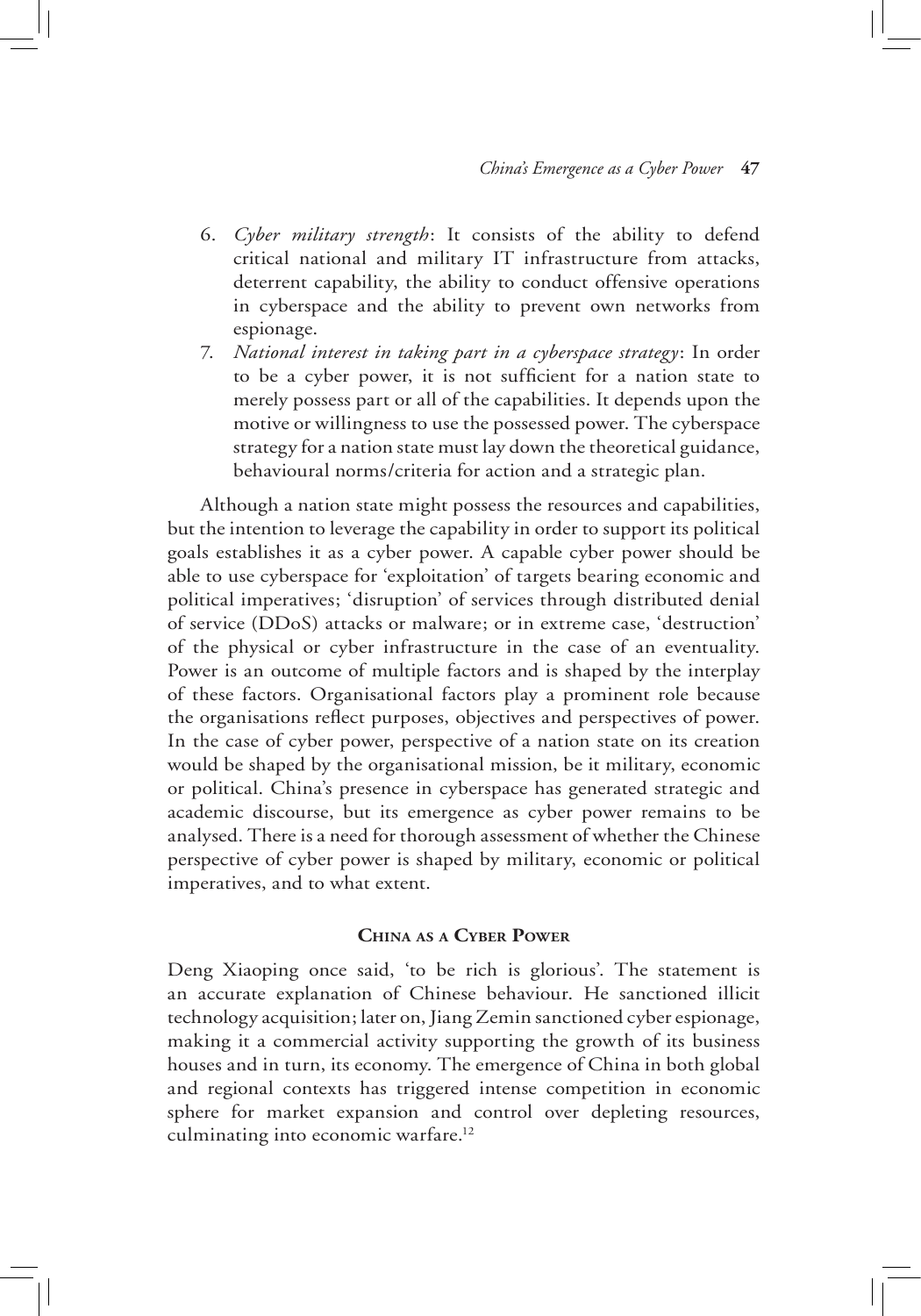The use of economic warfare 'involves a deliberate strategy on the part of the state to restrict or manipulate trade, financial markets and access to technology to harm an opponent.<sup>13</sup> China's foreign policy practices are propelled by its intense need to secure energy, metals $14$ and strategic minerals in order to support the rising living standards of its immense population. China has continuously been accused of espionage to acquire the latest technology to catch up with and surpass the technologically advanced countries of the West, both economically and militarily. Recently, attempts of espionage have been made in the cyberspace as well.

The roots of China's present-day 'informatisation' can be traced back to 1982, when the State Council, the Cabinet, founded a leading group to steer the development of computers and large-scale integrated circuits, under the leadership of the then vice premier.15 Over the last three decades, China has emerged as the world's largest population of Internet users, demanding infrastructure and services supporting the vast demand of the user base. In terms of its contribution to the global IT market, China has cultivated IT companies with global footprint, such as Tencent and Alibaba. But given the extent and volume of domestic market, the sector needs structural changes and further improvement. It is supported by the fact that the ITU ranks China 86th in the world on ICT Development Index for 2014.<sup>16</sup> Nevertheless, the government has swung into action to bridge the gap; a high-level Internet Security and Informatization Leading Group is anticipated to be a giant leap in this direction.

The radical changes in the military doctrine and strategy of the PLA were brought in after the Gulf War of 1991. The leadership, both political and military, realised the shortcomings of the armed forces in terms of its size and warfighting techniques.<sup>17</sup> The Chinese military leadership studied American warfighting meticulously. The Gulf War, the subsequent Kosovo War and the invasion of Afghanistan and Iraq, all gave the PLA enormous opportunities to analyse the successes and failures of the US armed forces. The then Chairman, Jiang Zemin, brought in revolution in military affairs (RMA) under the ambit of the official National Military Strategy in 1993, with the objective of building the PLA into a force capable of winning 'local wars under high-tech conditions or the conditions of informationization'.<sup>18</sup> Military analysts in the US deemed this to be a Chinese effort to achieve strategic parity with the West, focusing heavily on acquiring advanced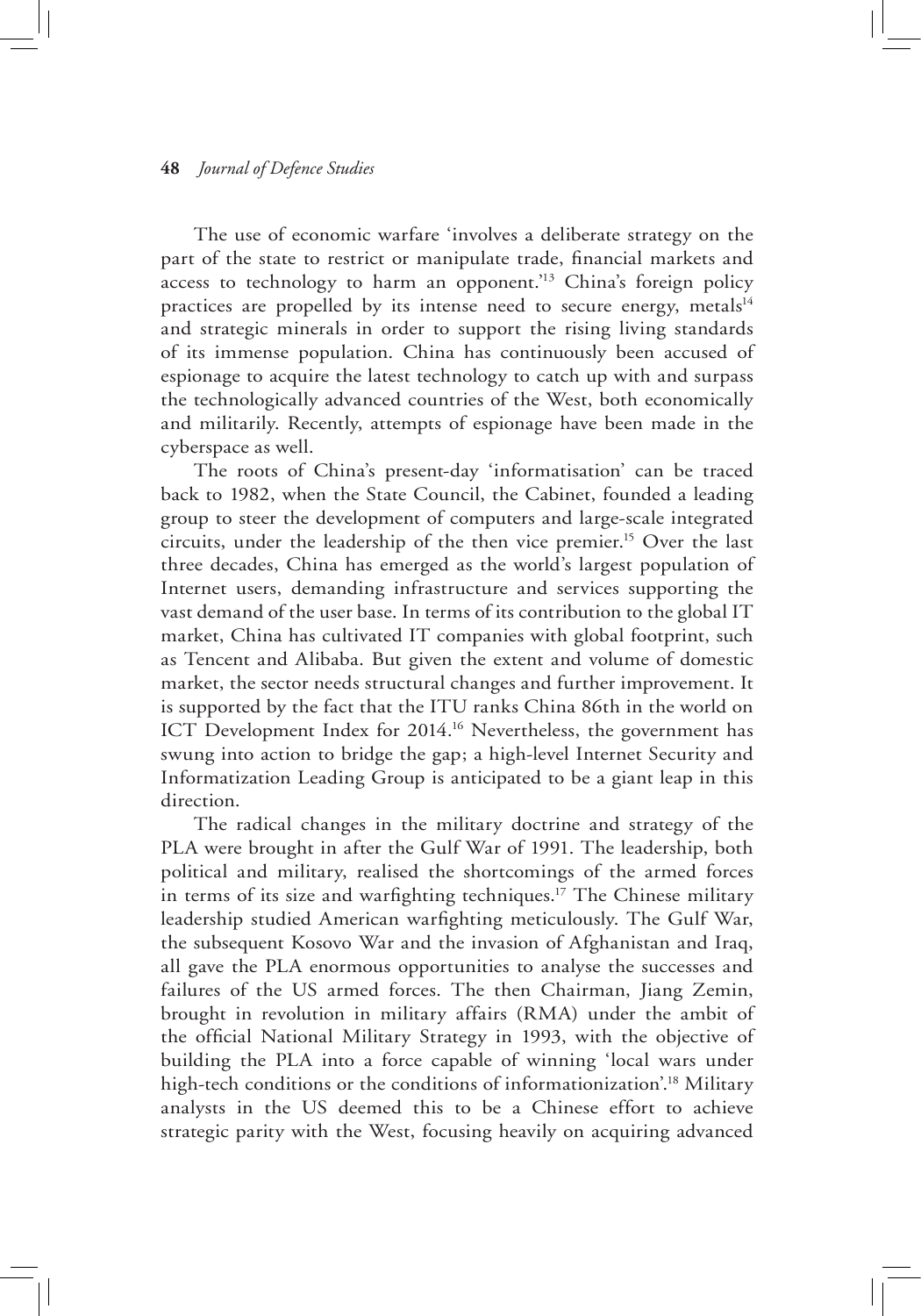military technology. One such analysis suggested that there are two characteristics of China's military modernisation efforts:19 (a) the PLA, primarily a ground force and more adept at executing war operations in the Chinese interior, is being transformed to defend China's interests in its geographical proximity or periphery; and (b) the force is becoming adroit at superior military hardware in all the wings of army, navy and air force, with access to precision strike weapons and command, control, communications, computers, intelligence, surveillance and reconnaissance (C4ISR) for improved situational awareness. Both the above-mentioned factors are driven by emphatic investments in the science and technology infrastructure, revamped defence manufacturing industry and procurement of advanced weaponry from abroad.

# **'Informatisation' in the PLA: China's National Defence Policy**

China's Internet Security and Informatization Leading Group is charged with bringing out a cyber strategy for China. Premier Li Keqiang and Liu Yunshang, First-ranked Secretary of the Central Secretariat, both serve as the deputy heads of the Internet group. The fact that the group includes the top leadership demonstrates China's deep interest in cyberspace activities at both domestic and international fronts, with commitment to develop infrastructure and human resources.<sup>20</sup>

On 27 February 2014, Chinese President Xi Jinping took over as the head of Central Internet Security and Informatization Leading Group. The political leadership of China has demonstrated its aspirations to pursue 'informatisation' as high priority and has laid great emphasis on 'informatisation' of public services and economy. Stating that 'Efforts should be made to build our country into a Cyber Power',<sup>21</sup> Xi has stressed upon cyber power to be a national priority for China to reach its economic, societal and military potential. He has called on the army to create a new strategy for 'information warfare', which would require the army 'to establish a new military doctrine, institutions, equipment systems, strategies and tactics and management modes for information warfare*.*' 22

The leadership has addressed to the need to move China from a 'big' network country to a 'strong' cyber power, listing down six indicators of cyber power: 23

1. Infrastructure, including network size and broadband penetration.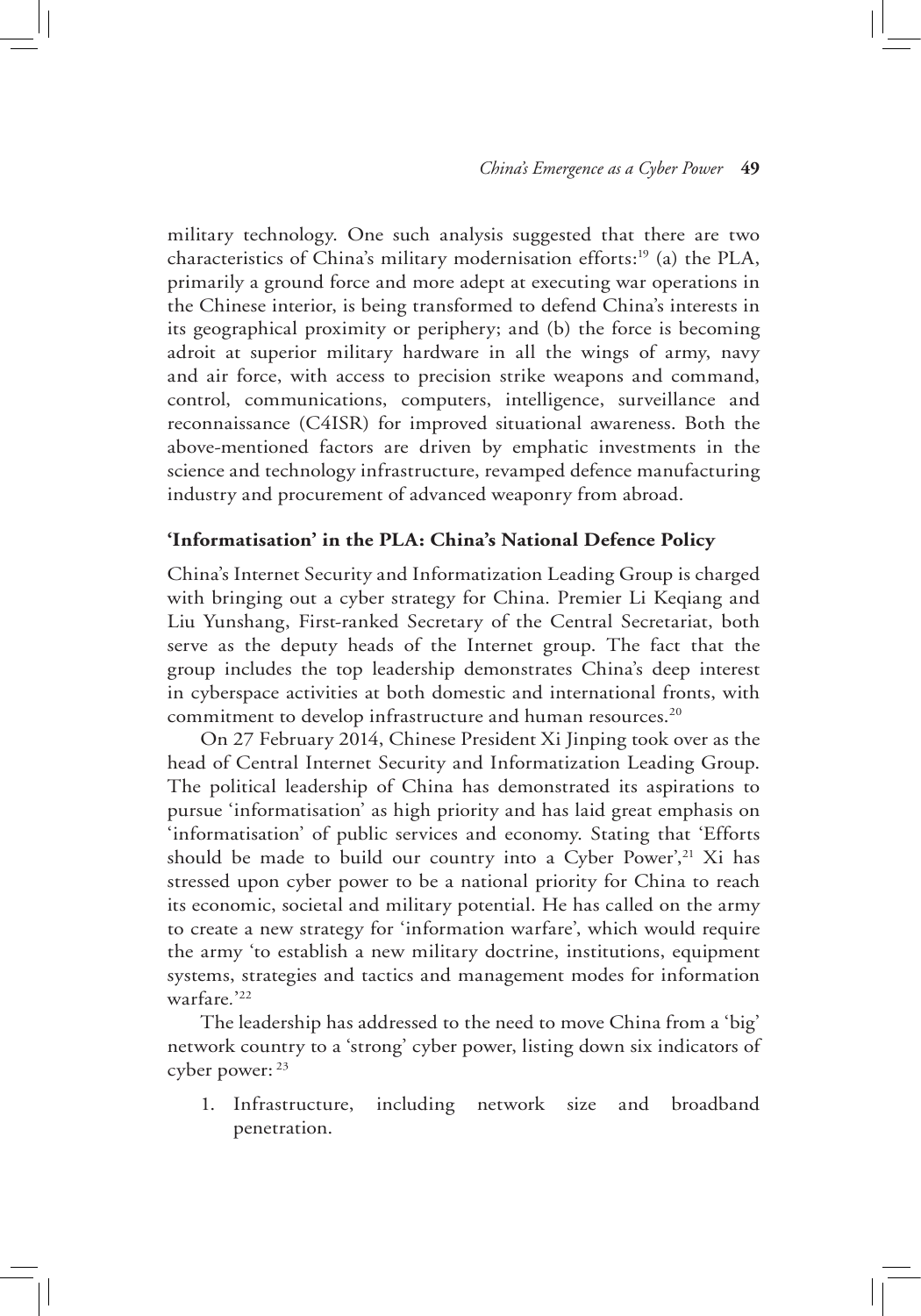- 2. A clear international strategy that lays out priorities and defends China's right to have a voice on cyber issues.
- 3. Independent technological capabilities, especially in the areas of operating systems and central processing units.
- 4. The ability to defend networks, be it for national security, economic security, user privacy, or social stability and harmony.
- 5. Competitiveness in the development of software applications, e-commerce, and online markets.
- 6. Occupying the 'commanding heights' of Cyberspace.

The white papers of the Chinese government on National Defence Policy suggest that the military leadership aspires to build the PLA into 'a lean and strong military force the Chinese way'.<sup>24</sup> The white papers published in 2000, 2002, 2004, 2006, 2008 and 2010 explain their motivation to enhance the quality and strengthen the armed forces by relying on science and technology, and transform to a qualitatively superior technology-intensive armed force.<sup>25</sup>

The logistical work of the Chinese armed forces is also undergoing transformation and it is being integrated and evolved into combined logistics for all the services and arms, under the high-tech conditions. The white paper issued in the year 2000 stated: 'The Chinese armed forces will, in the course of modernizing their weaponry, devote themselves to transforming semi-mechanized and mechanized weapon systems to automatized and informationized systems as soon as possible.'26

It is evident from the papers that China is conscientious about the application of advanced technologies led by IT, which has 'stretched the battlefield into multidimensional space, which includes the land, sea, air, outer Space and electron'.<sup>27</sup> The warfare is increasingly becoming information oriented and all major military powers across the globe have rolled out modernisation plans as well as amended their military strategies in accordance with the new technologies and operational challenges.<sup>28</sup>

The 2004 white paper on National Defence Policy makes a mention about worldwide RMA, which is leading to a change in forms of war, from mechanisation to informatisation. The white paper has emphasised on the readjustments in the security and military strategies of major countries across the globe, compelled by the changes in their military doctrines. The paper has pressed on the need for speeding up informatisation, and making it the orientation and strategic focus of the modernisation drive of the PLA, and takes stock of progress in the process of informatisation at the operational level, which focuses on command automation.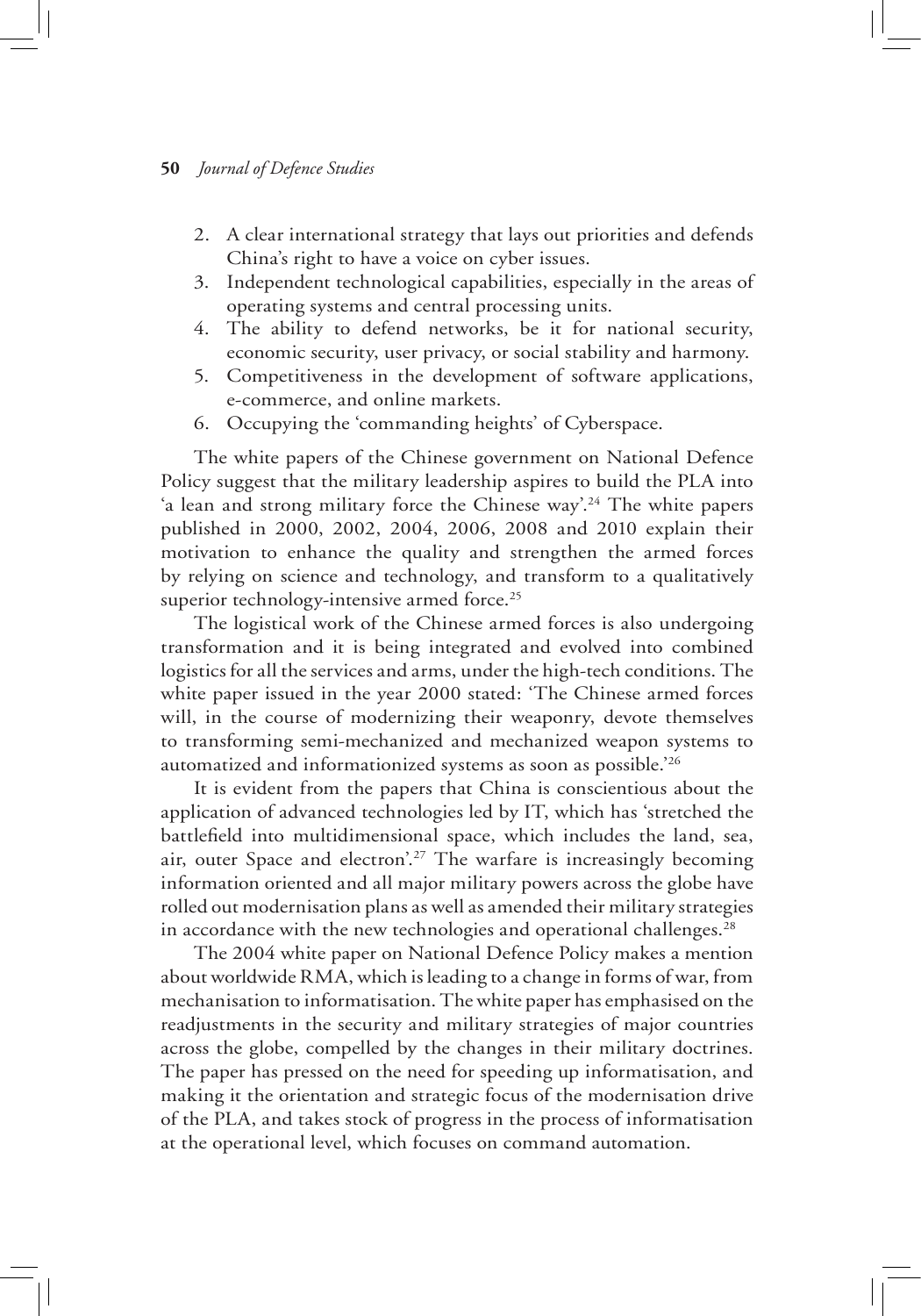On similar lines, the white paper of 2008 on National Defence Policy has laid down the strategic plans for national defence: setting up a target for informatisation by 2020; and modernisation of national defence and armed forces by the mid-twenty-first century.29 The paper has stated that the priority is being given to command information systems, and the focus was to 'increase the capability of the main battle weapon systems in the areas of rapid detection, target location, friend-or-foe identification and precision strikes.'30

China's armed forces firmly base their military preparedness on winning local wars under the conditions of informatisation.<sup>31</sup> The armed forces, functioning under the auspices of the governing principles, aim to promote their preparedness through coordination in all strategic directions, intensifying the joint employment of different services and arms, and enhancing warfighting capabilities based on information systems.<sup>32</sup> The last 15 years of white papers on National Defence Policy bring up the underpinnings of the Chinese behaviour in cyberspace in general, and its aspirations to be a cyber power in particular. The endeavour is spearheaded by the military leadership, while resources in the form of technology development and human resources are pooled in from public and private sectors.

The geopolitical developments in the surrounding areas and the changes brought in by IT at the levels of military strategy and doctrine have shaped the modernisation efforts of the PLA. The PLA envisions a lean and agile armed force, well-connected command and troops on the ground, robust information infrastructure and automatised and informatised main battle weapon systems, supporting integrated joint operations. It is gearing up to engage in localised wars, probably in its geographical vicinity, under high-tech conditions or conditions of informatisation. It would be feasible when China has substantial expertise in development of digitised weapon systems and information infrastructure for communication, a pertinent indicator of a cyber power.

# **Cyber Exploitation and Cyber Espionage**

The first instance of a hacker war between China and Taiwan erupted in 1999, as a backlash to the suggestion made by the President of Taiwan for state-to-state relations between mainland China and the island. The Chinese hackers retorted in form of defacements of websites belonging to the Government of Taiwan.<sup>33</sup> Again, in 2003, Chinese hackers were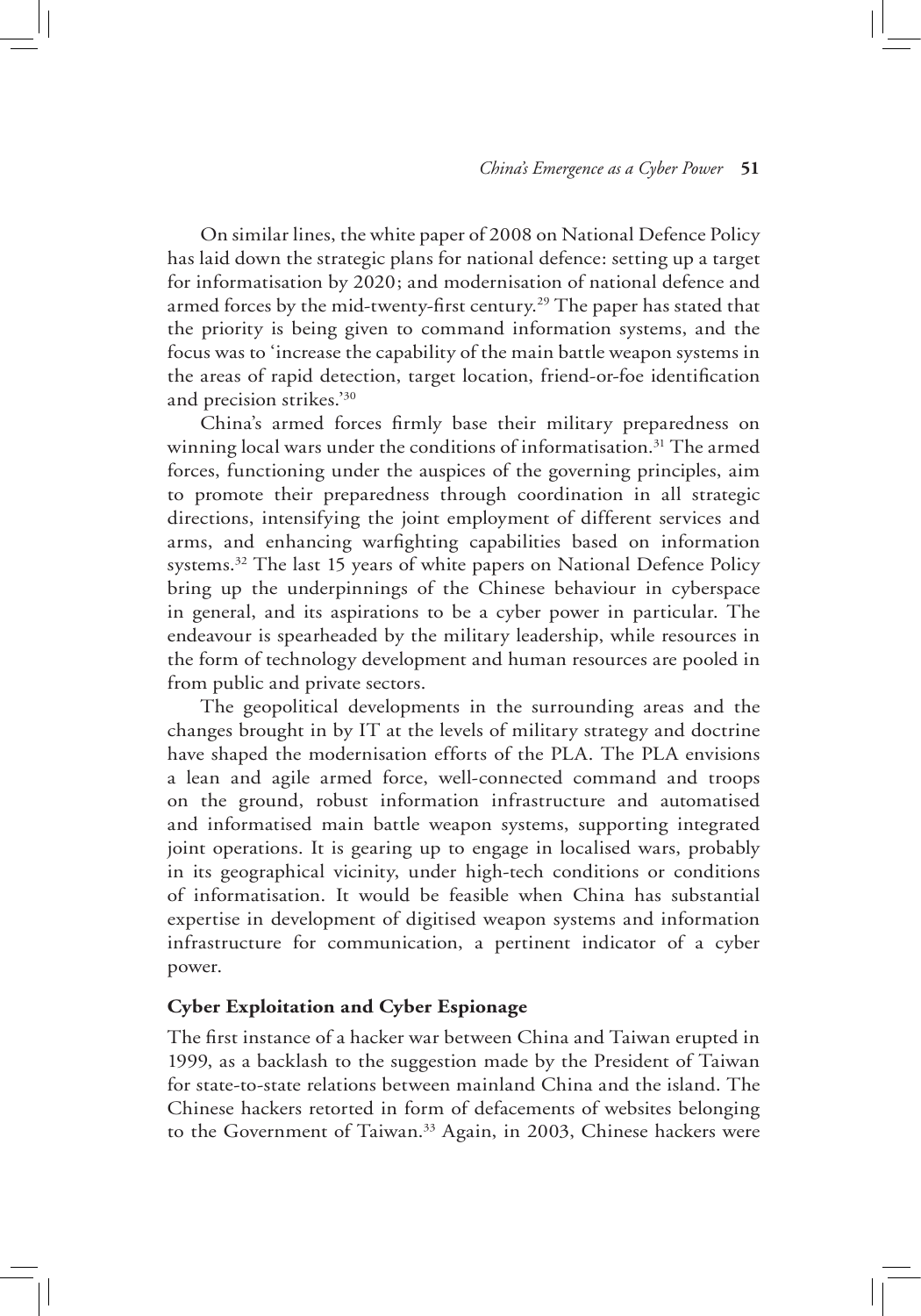able to penetrate the computer networks of the governmental agencies of Taiwan, notably the Ministry of Defence, Election Commission and the National Police Administration. A year later, similar intrusions surfaced in the computer networks of Taiwanese Ministry of Finance and Kuomintang Party.34

There have been numerous instances of cyber espionage where economic imperatives are clearly evident. A massive cyber espionage ring surfaced in 2004 in the US, where hackers were able to intrude into the networks of organisations affiliated to the defence industry, such as Lockheed Martin, Sandia National Laboratories, Redstone Arsenal and National Aeronautics and Space Administration (NASA). This series of carefully coordinated attacks on the computer networks and defence systems, which probably lasted for three years, was designated by the government as Titan Rain Attacks.35

In 2008, some of the US and European energy companies, including British Petroleum, Royal Dutch Shell, Exxon Mobil and ConocoPhillips, faced cyber attacks, compromising information regarding oil and gas field bids.36 In 2009, the US reported a hack into the servers of defence contractor Lockheed Martin, which were housing information related to the Joint Strike Fighter Aircraft F-35. The investigators suspected China to be behind the attacks.<sup>37</sup> The gathered information pertaining to bids or weapon system designs could be leveraged in the interests of the state while competing for oil fields or development of indigenous technology.

There are numerous cases of insiders, primarily employees of private companies, found carrying or in possession of proprietary information, allegedly for the purpose of transferring to China.<sup>38</sup> The report by the cyber security firm, Mandiant, in 2013, stated that the Chinese PLA<sup>39</sup> is responsible for an array of cyberattacks through a specialised Shanghaibased unit known as Unit Number 61398.40 The growing capabilities of China and the intention to use cyber espionage have raised alarm bells among policymakers across the globe. The US firmly believes that China has infiltrated the networks of its Department of Defense, private sector defence contractors and some of the private enterprises. It can be deducted that information related to defence projects is of utmost interest to China followed by information pertaining to the energy sector, specifically petroleum exploration. Besides that, there are certain geopolitical developments which shape China's threat perception and push it to to adopt asymmetric means.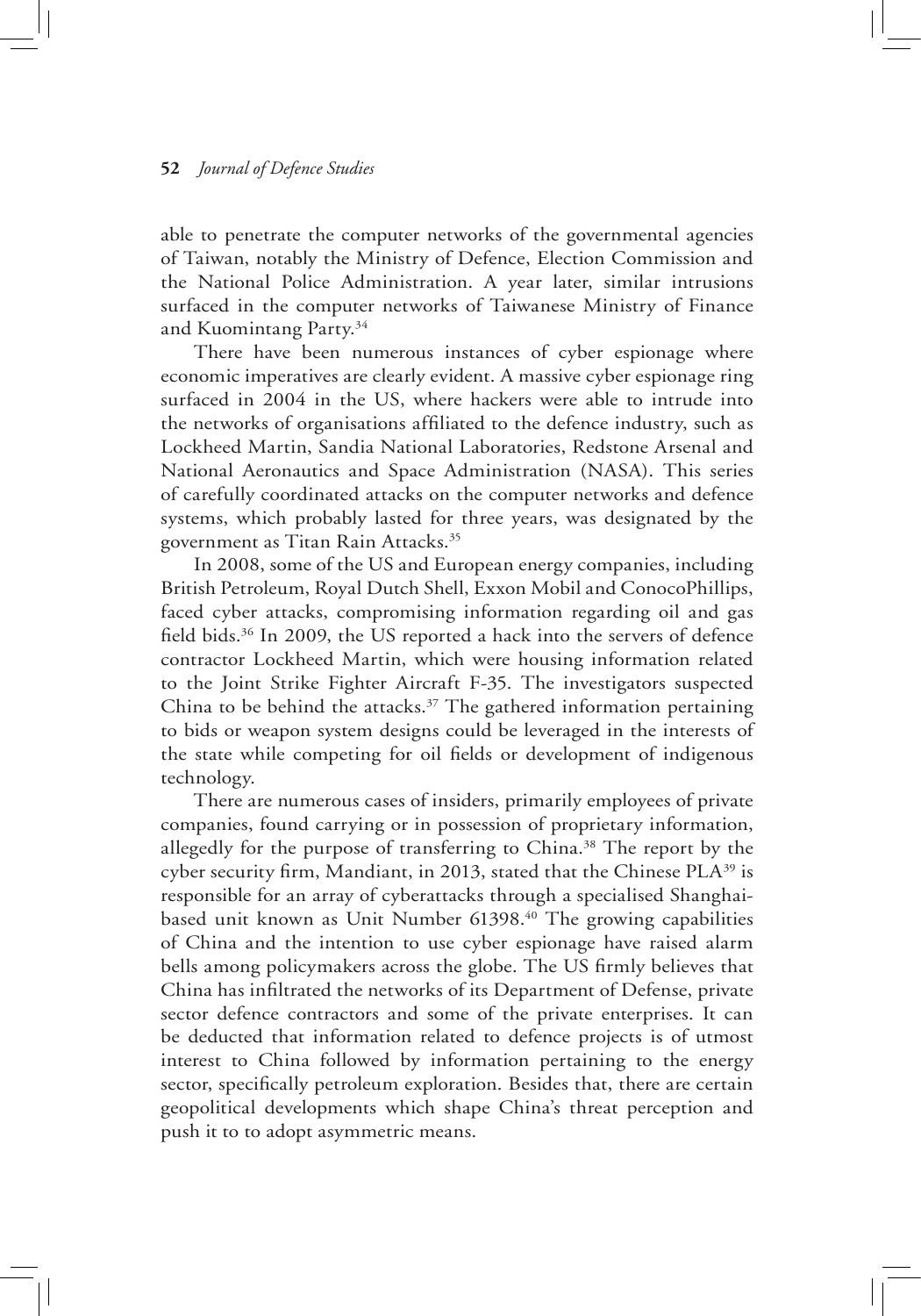# **Geopolitical Reasons for China to Become a Cyber Power**

China's geographical location is politically fragile. China is already entangled in various maritime disputes, both in the East and South China Seas, namely, the Diaoyu/Senkaku and Spratley Islands.<sup>41</sup> The modernisation of PLA is driven by an amalgamation of economic, political and security factors. The increased impetus to modernisation efforts was a resultant of series of events in the decade of the 1990s. The US had deployed two aircraft carrier battle groups off the coast of Taiwan during the 1996 Taiwan Strait Crisis. This influenced China to develop its military assets and capability with the objective of denying the US forces any access to the Western Pacific in the case of a military conflict with Taiwan.<sup>42</sup> The Kosovo War in 1999, with aerial support from North Atlantic Treaty Organization (NATO) and active US-led intervention, substantiated China's assumption that the US can violate another country's sovereignty.<sup>43</sup>

The National Defence Policy white papers of China discuss the emerging geopolitical scenario and Asia-Pacific security situation, which tend to be of primary concern to its political and military leadership. The white papers of the last one decade have mentioned that the major powers are increasing their strategic investment in the Asia-Pacific region, pointing towards the reinforcement of regional military alliances and increased involvement in regional security affairs by the US. China finds this to be a major geopolitical concern<sup>44</sup> and, according to it, this is triggering a military competition between China and the US.

Furthermore, one of the white papers states: 'China confronts diverse and complex security challenges due to its vast territories and territorial seas and therefore, it faces heavy demands in safeguarding national security.'45 The Chinese government has always held the stance that it promotes policies for advancing peaceful development of crossstrait relations. But Taiwan's independence and adherence to the 1992 Consensus remains an impediment and, according to China, the issue must be resolved for the peaceful development of cross-strait relations. China insists that the continued supply of weapons and arms to Taiwan by the US<sup>46</sup> is severely affecting Sino-US relations and hampering the process of peaceful development of cross-strait relations.<sup>47</sup> Under such circumstances, China has to preserve its territorial integrity and maritime rights and interests. Nevertheless, non-traditional security concerns, such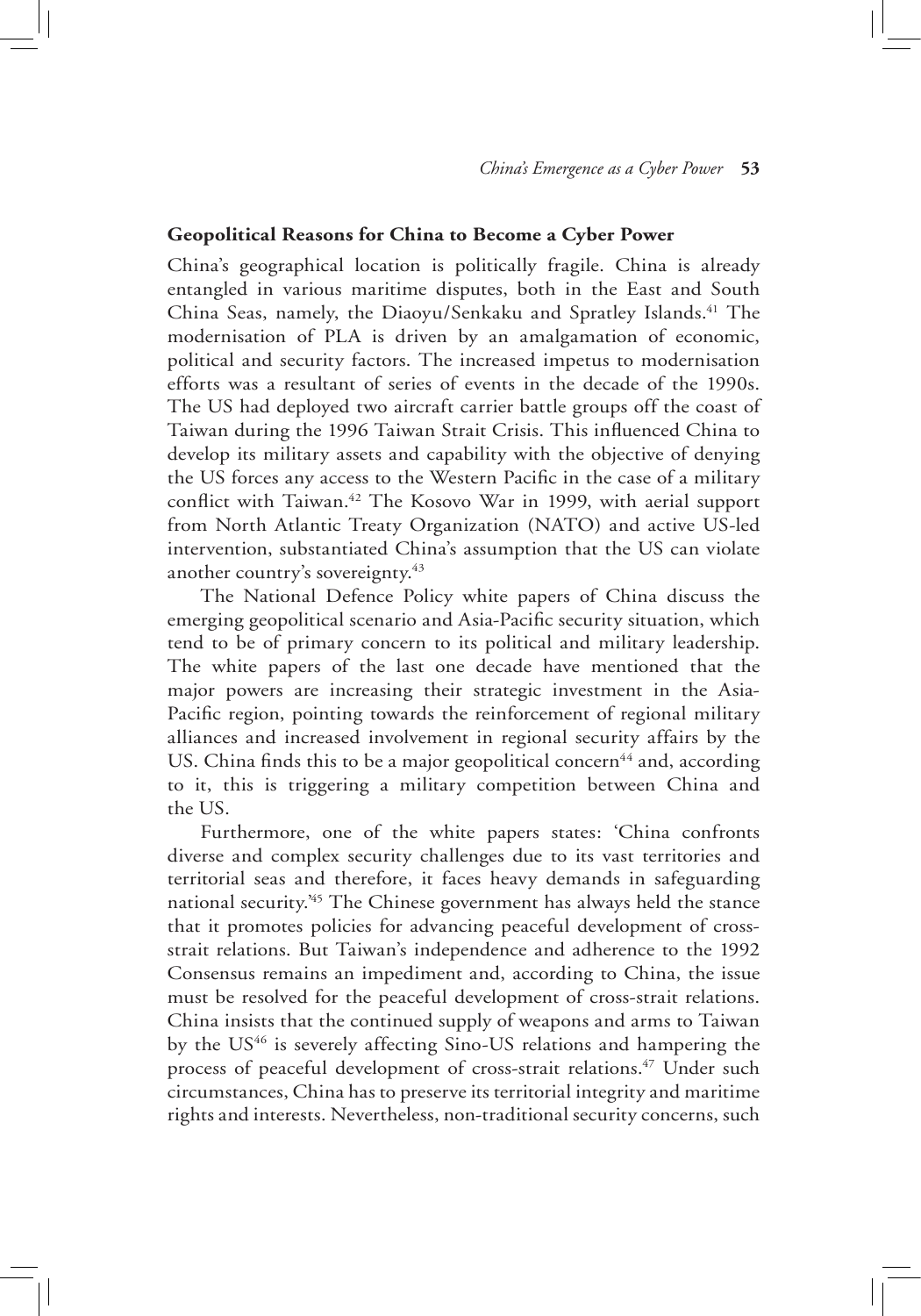as terrorism, energy, finance, information and natural disasters, add to its woes. In order to gain strategic advantage, China has adopted the means of asymmetric warfare.

# **China's Approach: PLA's Asymmetric Warfare**

The enormous investments made by China in developing submarine capabilities and anti-ship ballistic missile (ASBM) (DF-21D) corresponds with the strategy of maritime area denial, which Robert D. Kaplan describes as 'developing asymmetric niche capabilities designed to block the U.S. Navy from entering the East China Sea and other Chinese coastal waters.'48 In an interview to the German magazine, *Spiegel*, in 2008, Chinese military strategist Chen Zhou made it abundantly clear that the Chinese concern is to prevent an intervention by the US during a crisis in the Taiwan Strait.<sup>49</sup> To achieve that, according to Seth Cropsey, a former Deputy Undersecretary of the US Navy, 'the Chinese navy plans to use over-the-horizon radars, satellites, seabed sonar networks, and cyber warfare in the service of anti ship ballistic missiles equipped with manoeuvrable re-entry vehicles.'<sup>50</sup> China does not want any kind of external intervention to resolve the Taiwan issue, whether it is done peacefully or militarily.51 China needs to be militarily prepared and its modernisation effort largely aims to deny freedom of action for any external force in the Western Pacific, especially in the periphery of Taiwan. China understands that in the case of a conflict, although local, it might engage militarily with a technologically advanced nation. Informatisation would facilitate its armed forces in conducting joint operations, while cyber warfare, submarine warfare, DF-21D, etc., would give it the much-desired 'asymmetric' advantage.

The top leadership of military and government perceives the use of computers to be a real game changer in the future battlefield which facilitates real-time access to information and intelligence. Lieutenant General Qi Jianguo of PLA stated: 'In the information era, seizing and maintaining superiority in Cyberspace is more important than seizing command of sea and command of the air were in World War II.'52 Hence, by modernising its forces, China wants to be in a commanding position to address any situation with Taiwan militarily, if the need arises. Additionally, it wants to maintain its assertive posture with respect to its territorial claims in the South China Sea and East China Sea, and thereby regulate military and economic activities in its maritime exclusive economic zone (EEZ).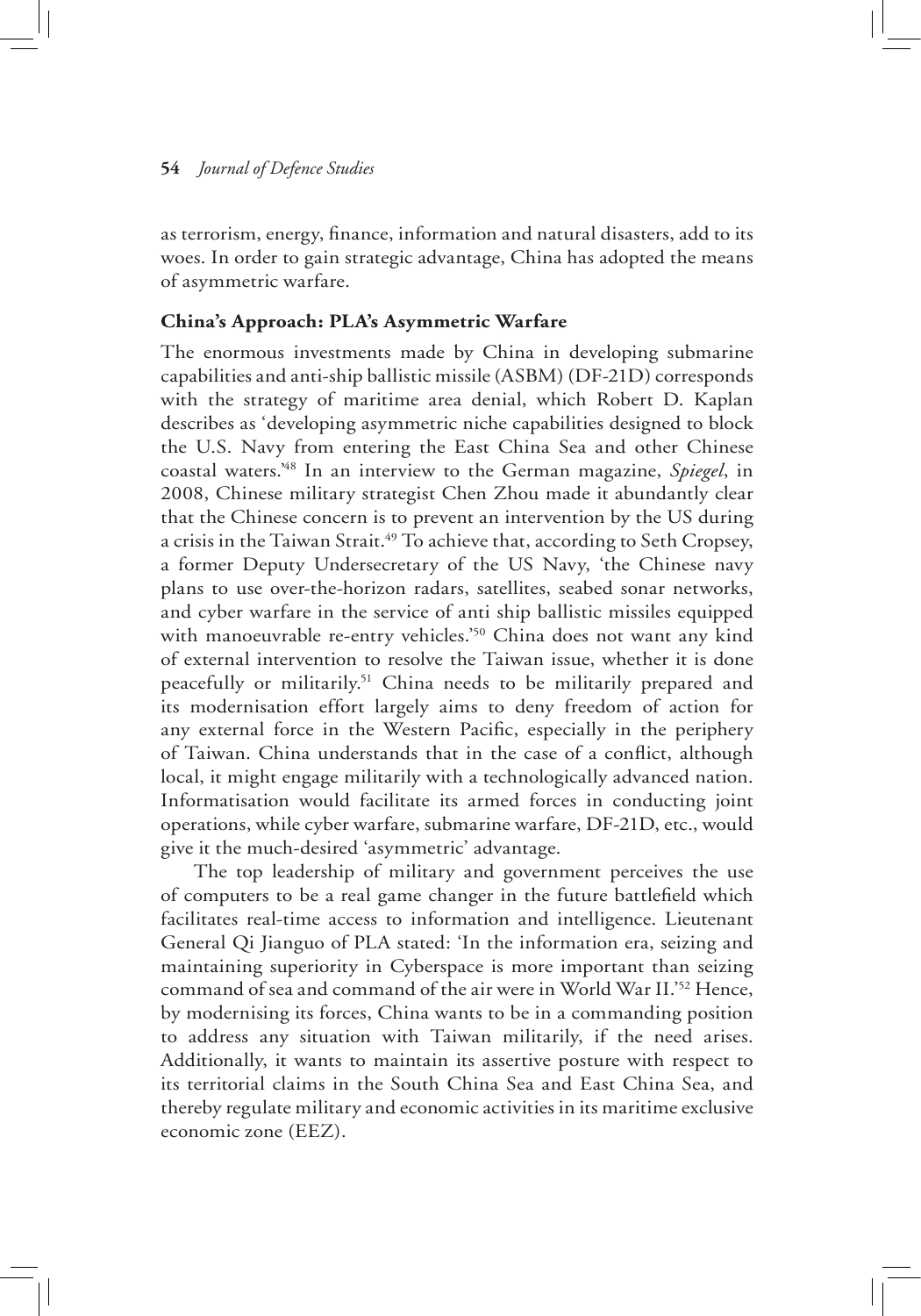# **China's Cyber Power: PLA as a Factor**

The willingness of China to use its capabilities as a power against political, governmental, industrial and military targets clearly establishes its aspirations for cyberspace dominance. The offensive capabilities of China are concentrated in its military establishment. In a report by computer security firm, Mandiant<sup>53</sup>, the military cyber warfare Unit 61398 was identified to be the 2nd Bureau of 3rd Department of PLA's General Staff Headquarter. The unit is building expertise in covert communications, network security, operating systems design and development, English language and digital signal processing. As per the report, Unit 61398 is based in Shanghai and it has led numerous cyber-based attacks to gain important information for China's military programmes and civilian enterprises by targeting the networks of the US government and private organisations.

China's military has been denouncing Mandiant's analysis and accusations, and maintains the stance that the country's armed forces have never backed any hacking activities.<sup>54</sup> Chinese Defence Ministry spokesman, Geng Yansheng, had expressed Chinese concerns pertaining to the US Cyber Security Strategy of 2013, which states that 'the Defense Department should be able to use cyber operations to disrupt an adversary's command and control networks, military-related critical infrastructure and weapons capabilities.'55 Therefore, for China, PLA is tasked with enhancing the country's ability to safeguard cyber security and it is dissociated from any intent of conducting cyberattacks.<sup>56</sup>

As the role of military grows in national cyber security policies, nation states are laying down more emphasis on attaining dominant position in the cyberspace, in order to guard their economic and political interests. Despite various multilateral efforts at regional and international levels, pertaining to information and cyber security, the role of nation states in developing offensive capabilities cannot be denied.

# **Information and Communications Technology (ICT) in Economy and Society: Civilian Factor in China's Cyber Power**

China's national power is mainly a result of its rapid economic growth over the past few decades, as the country continues to convert its vast resources into growing influence.<sup>57</sup> In order to continue this growth trajectory, in terms of both economic and national power, the strategic plan is to build China into a cyber power by building network infrastructure, enhancing independent innovation and developing a comprehensive information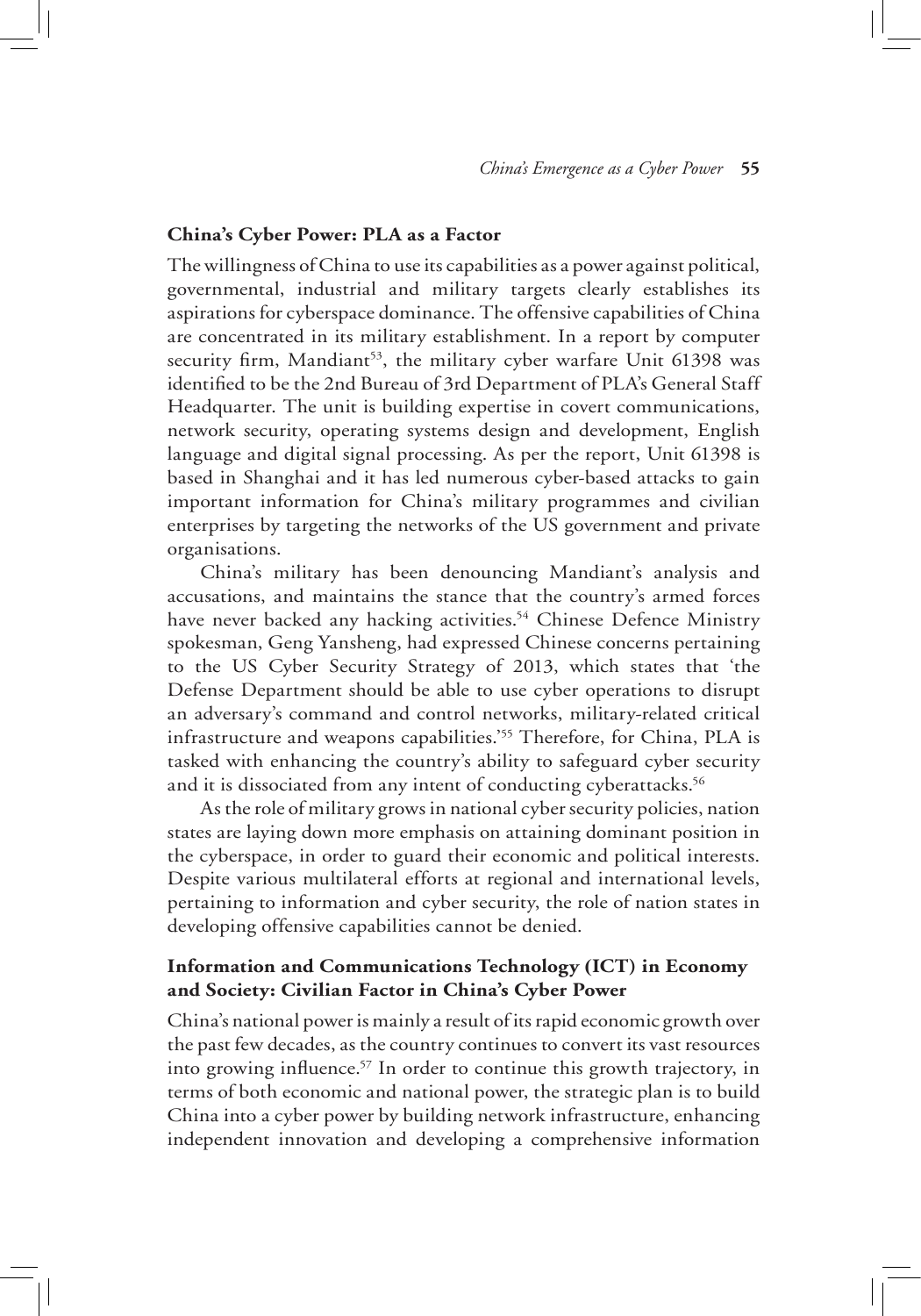economy.58 The Chinese perspective of ICT has two primary facets: first, it is a cutting-edge industry for China to make a transition from a manufacturing-oriented economy to a knowledge-based economy; and second, it is paramount to elevate the living standards of the society.<sup>59</sup> The Chinese government discerns that the Internet is going to play a pivotal role in the national economic and societal development. A white paper, 'The Internet in China', notes that 'the development of the Internet is an important booster of nationwide application of IT, sound development of the economy and society, enhancement of scientific and technological innovation, and livelihood improvement'.<sup>60</sup> The first step in this direction was taken in 1993 when the State Economic Informationization Joint Meeting was initiated to build a national network of public economic information. Thereafter, the Ninth Five Year Plan for State Informationization in 1997 and, in 2002, the Specialized Plan for Informationization in the Tenth Five Year Plan for National Economic and Social Development were promulgated. In November 2005, the State Informatization Development Strategy  $(2006-20)^{61}$  was formulated, which further substantiated that Internet development is one of the topmost priorities to promote national economic informatisation. Thereon, the Internet propelled the economic and social development of China and, coupled with IT, it made a significant contribution to the rapid growth of the Chinese economy.<sup>62</sup>

The Communist Party of China's Central Committee and State Council started off with 'Golden Technology' application projects. The Golden Projects refer to the Chinese government's systematic acceleration of IT infrastructure deployment in state agencies, schools and hospitals to enhance government administration and management. Originally, the goals of e-government were slated to be fulfilled in three stages: the first stage was 'Office Automation in Agencies'; the second stage was 'Twelve Golden Projects'; and the third stage was known as 'Government Online'.63

The National Information Development Strategy recognises the significance of IT application in various fields of national economy and traditional industries, such as energy, transportation, metallurgy, machinery and chemicals. It calls for further development of modern industries of financial services and e-business, in addition to science and technology, education, culture, health, social security and environmental protection. It emphasises that e-government transforms government functions, improves administrative efficiency and promotes effective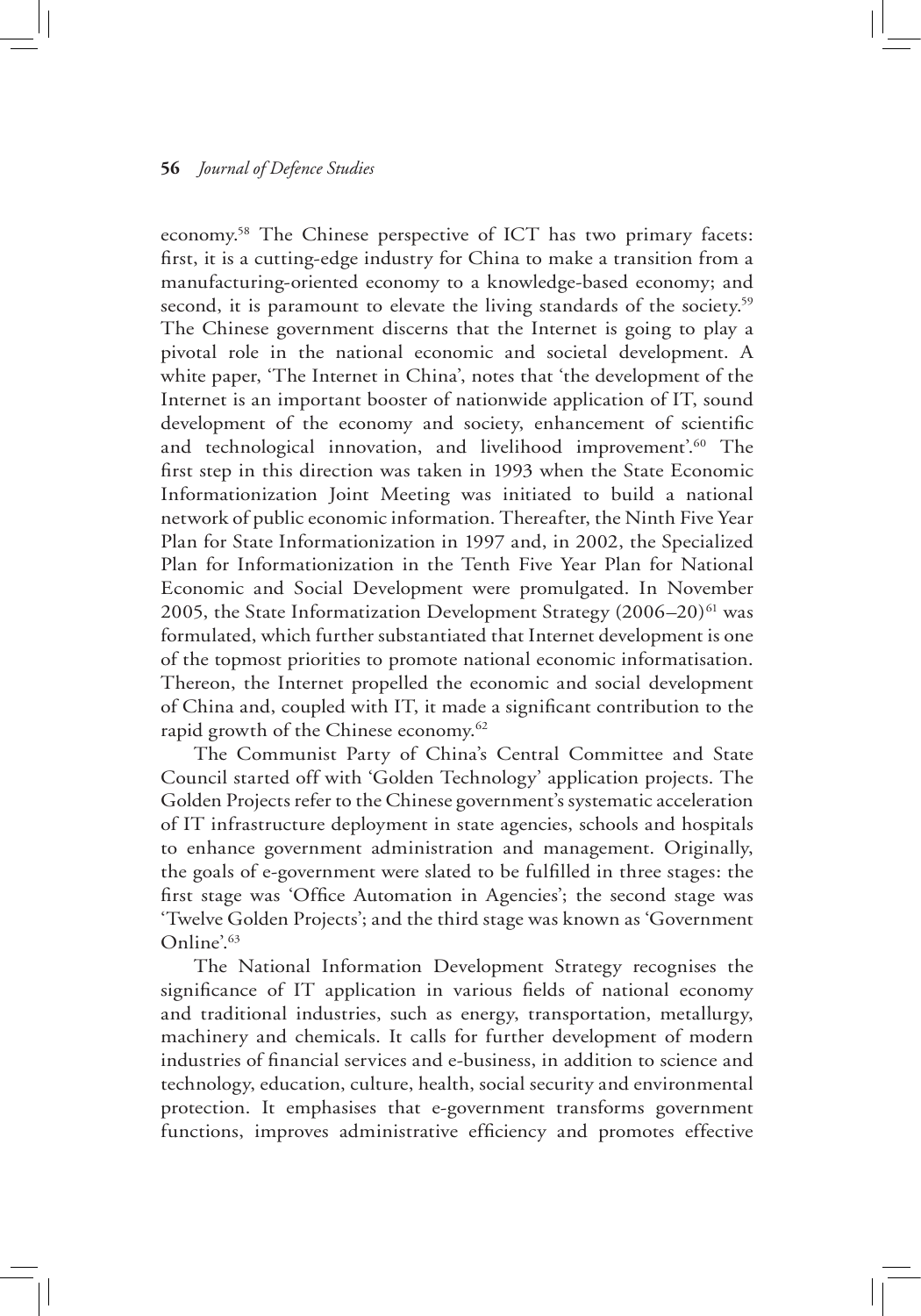means of openness in government affairs.<sup>64</sup> A study on correlation between China's informatisation level and its national 'well-being' found that the provinces and autonomous regions of China are demonstrating a trend of a close-to-one positive correlation between the informatisation index and the well-being index, which means that the process of informatisation improves the level of national well-being correspondingly. Therefore, promoting the adoption of IT in governance and societal services improves the living standards of the populace<sup>65</sup> and if the degree of informatisation improves, there is corresponding improvement in the national well-being.

The strategy led by the highest echelons of decision-making has embarked China on an elevated growth rate of its technological development. Consequently, China has emerged as the computer production base for the world. It is also the world's biggest personal computer (PC) market.<sup>66</sup> The growth in domestic and global demand for computers has driven the development of the computer manufacturing industry in China.<sup>67</sup> Chinese PC manufacturer, Lenovo, is the world's biggest seller of PCs, ahead of Hewlett-Packard (HP).<sup>68</sup> At present, China is the largest consumer of semiconductors, primarily fuelled by mobile handset and computer manufacturing industry. In 2013, China's semiconductor consumption was highest at 55.6 per cent of the global market.69

The investments in futuristic technologies have begun reaping fruits for China. Encryption systems are the backbone of secure communication, used in government, military and commercial communications. There have been significant developments in this field, and the present-day encryption systems are by and large secure for the given computing power available. China is among the few countries involved in advance research on quantum cryptography and computing, which, according to experts, is slated to disrupt the technology used for computerised security.<sup>70</sup> The National University of Defense Technology<sup>71</sup> and University of Science and Technology of China  $(USTC)^{72}$  in Hefei are known to house the research laboratories. China has made several breakthroughs in its endeavour.<sup>73</sup> China has been able to distinguish itself in supercomputing technology as well. China's National University of Defense Technology has developed a supercomputer, Tianhe-2, whose performance of 33.86 petaflop/s (quadrillions of calculations per second) on the Linpack benchmark makes it the world's most powerful supercomputer.<sup>74</sup> It is pursuing research on cloud computing,<sup>75</sup> Internet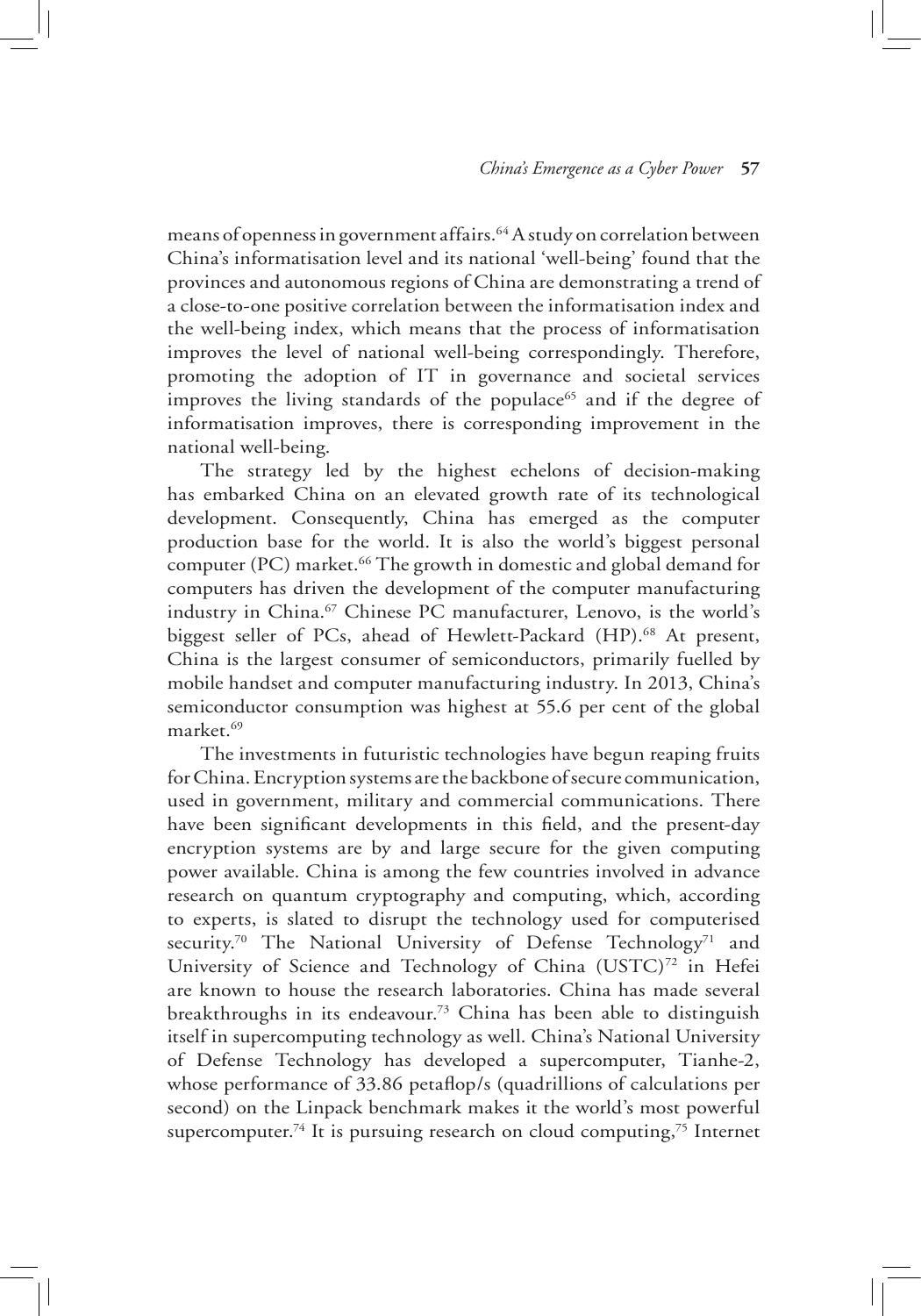of things, supercomputing, quantum computing and other disciplines of computer science which are slated to shape the future of global economy and society.76 Perhaps, the more dependency that China develops on cyberspace to deliver its societal functions and conduct economic activity, the more vulnerable it will become to the threats and attacks. The reports from its governmental sources substantiate that China is not insulated or immune from attacks and exploitation in cyberspace.

# **A Giant Leap Towards Cyber Power**

China has definitely understood the wide gaps in its technological sphere and the government is trying hard to bridge the gaps in the form of policy directives. It is vying to be independent in operating systems and computing hardware domains, which have been China's shortcoming. It is certain that the effort has been broken down in such a way that each indicator of cyber power is addressed individually, while keeping an eye on offensive capabilities. China is striving to place itself at 'commanding heights' of cyberspace, denoting its vested interests in developing offensive capabilities to engage its adversary in the cyberspace if the situation so demands.

The establishment of a high-level office is generally the first step towards consolidating cyber security efforts, which in turn enhances cyber power of a nation state. Looking at the history, the US administration created the position of a 'cyber czar' and established a cyber command in 2009, while Israel established the cyber committee tasked with uniting the cyber security community and protecting key infrastructure, also termed as 'Critical Infrastructure', in May 2012.77 Very recently, in March 2015, India appointed a National Cyber Security Coordinator in the Prime Minister's Office to step up the effort to put up a coordinated response to the various challenges in cyberspace.78 In the case of China, the Joint Meeting of Economic Information, headed by the vice premier, was established in 1993. Later on, it was upgraded into an Information Work Leading Group of the State Council in 1996, chaired by the premier, and subsequently, in 2001, the National Information Leading Group was established. China also established the Ministry of Information Industry (MII) in 1998 and, on this very foundation, the MIIT was established in 2008.79

Subsequently, China elevated its diplomatic efforts and pitched at the international level for securing cyberspace. China called upon the international community to 'work together towards a peaceful, secure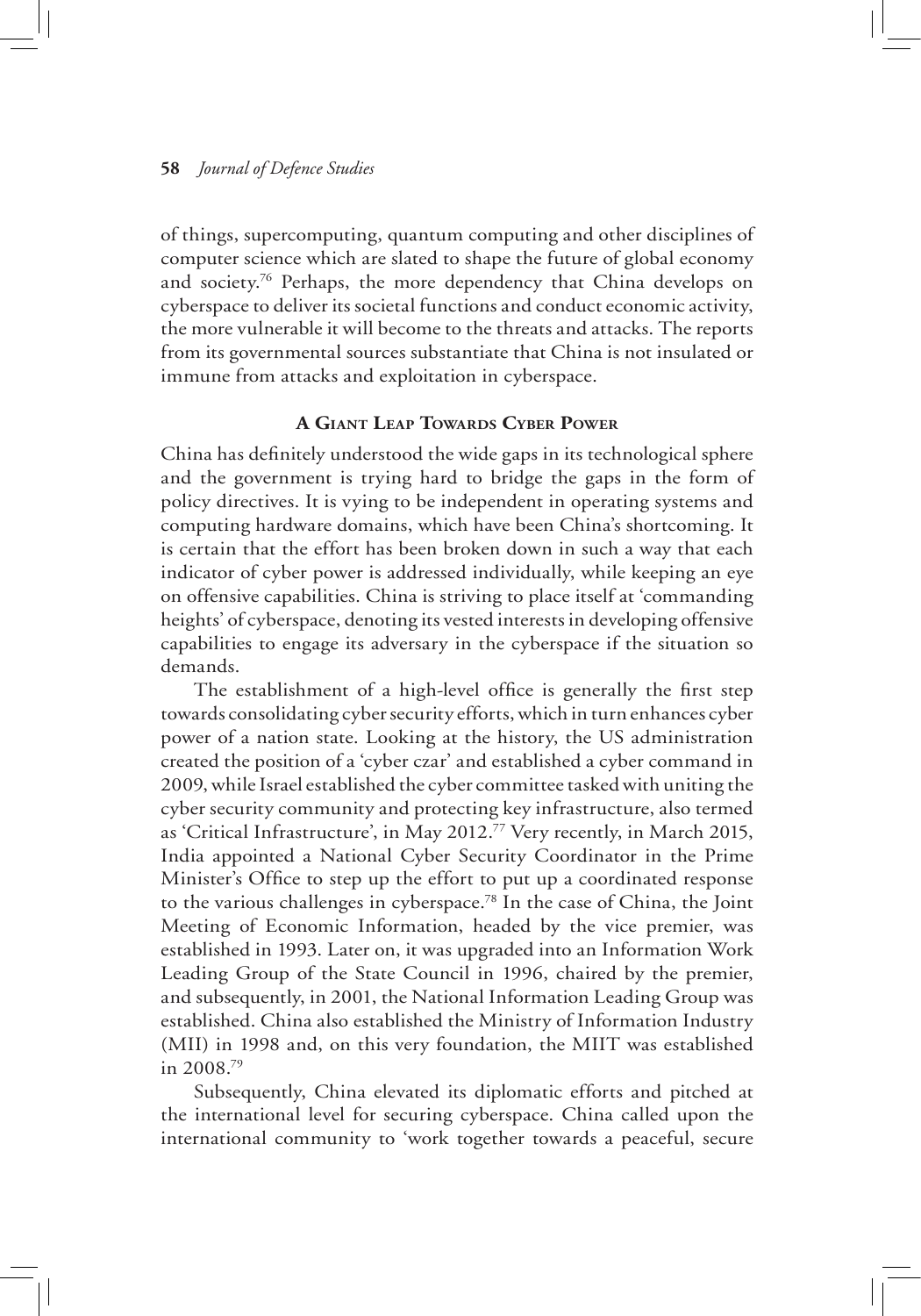and equitable information and cyber space', stating that cyber security 'represents a major non-traditional security challenge' confronting the world at large.<sup>80</sup> China, Russia and several other countries submitted a draft 'international code of conduct on information security' to the United Nations in 2011.<sup>81</sup> The Chinese government put forth some basic principles, namely:<sup>82</sup> the principle of full respect for the rights and freedoms in cyberspace; the principle of balance between freedom and control, rights and obligations and security and development of a nation state; the principle of the peaceful use of cyberspace; and the principle of equitable development to address the digital divide.

# **Conclusion**

Over the years, cyberspace has influenced every walk of life. It has become an intricate part of governance, military operations, communications and statecraft. All the constituents of national power, such as military, economy, diplomacy and technology, are heavily dependent on cyberspace. Realising its strategic imperatives, nation states have developed robust infrastructure to facilitate access and penetration of the Internet, guided by the state policies and strategy for development of cyberspace. China embarked on informatisation in 1982, primarily for delivery of governance and social services, the Golden Projects being the classical example. Gradually, China has built its expertise in manufacturing PCs, networking devices and telecommunication equipment, emerging as a global player in all the segments. It has nurtured global technology brands such as Lenovo, Huawei, ZTE and Alibaba. The State Informatization Development Strategy (2006–20) envisions placing China's knowledge economy quite high in the global market, in addition to its manufacturing industry. China has invested in research facilities to conduct high-end research on advanced technologies, such as supercomputing, quantum computing and cryptography, cloud computing and big data. It has made numerous breakthroughs as well in the emerging fields of computer science. However, there remain many voids, such as dependency on imports for semiconductor chips and processors and inability to roll out an operating system or manufacture high-end servers.

China's efforts fall quite well within the six indicators of cyber power. It is building vast infrastructure to support network and increase broadband penetration. China is accelerating diplomatic efforts in the international arena to defend its right to have a voice on cyber issues. China's state policies are providing a thrust to the development of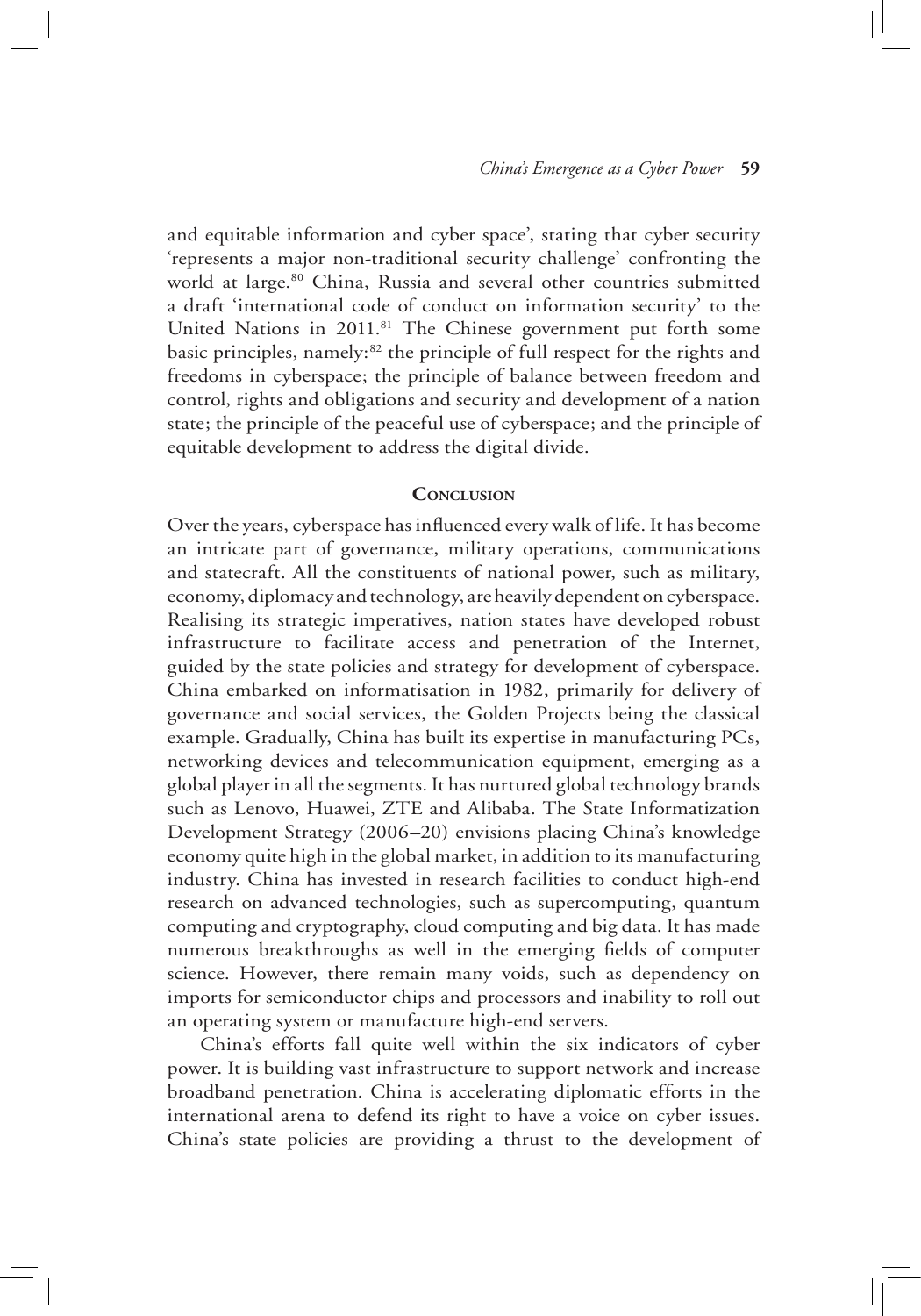independent technological capabilities; recently, the focus has been laid upon operating systems and software development and semiconductor fabrication. The PLA is developing offensive capabilities, in line with its asymmetric warfare practices, spearheading China's aim of 'Occupying the "commanding heights" of Cyberspace'.

China's armed forces have firmly based their military preparedness on winning local wars under the conditions of informatisation. The paradigm shift at doctrinal level is transforming its semi-mechanised and mechanised weapon systems to automatised and informatised systems. The evidences from National Defence Policy papers, from 2000 to 2010, suggest that China's perception of geopolitics in its regional setting is shaping its strategy, which includes the cross-strait relationship with Taiwan, as well as its territorial and maritime disputes with Japan, South Korea and countries in the South China Sea. It has expressed deep concerns over the growing military engagement of the US in the Asia-Pacific, particularly with Taiwan and Japan for arms assistance or theatre missile defence (TMD) deployment. The Snowden revelations of espionage operations by the National Security Agency (NSA) have perturbed China, making it extremely cautious with deployment of foreign technology in its critical government functions.

There remain many issues pertaining to China's illicit technology acquisition and economic espionage practices. If the accusations on China of executing hacking attempts—such as Titan Rain and NetTraveller are true, then China has certainly demonstrated its intent to exert cyber power. At the strategic level, organisations play a prominent role; they reflect purposes, objectives and perspectives of power. In the case of China, its cyber power objectives and perspectives are ostensibly shaped and driven by military and economic interests.

# **NOTES**

- 1. Full text of Hu Jintao's report at 18th Party Congress, *Xinhua* (Beijing), 17 November 2012, available at http://news.xinhuanet.com/english/ special/18cpcnc/2012-11/17/c\_131981259\_10.htm, accessed on 19 November 2015.
- 2. Available at http://nsarchive.gwu.edu/NSAEBB/NSAEBB424/docs/ Cyber-072.pdf, accessed on 18 May 2015
- 3. Franz-Defan Gady, 'Why the PLA Revealed its Secret Plans for Cyber War', *The Diplomat*, 24 March 2015, available at http://thediplomat.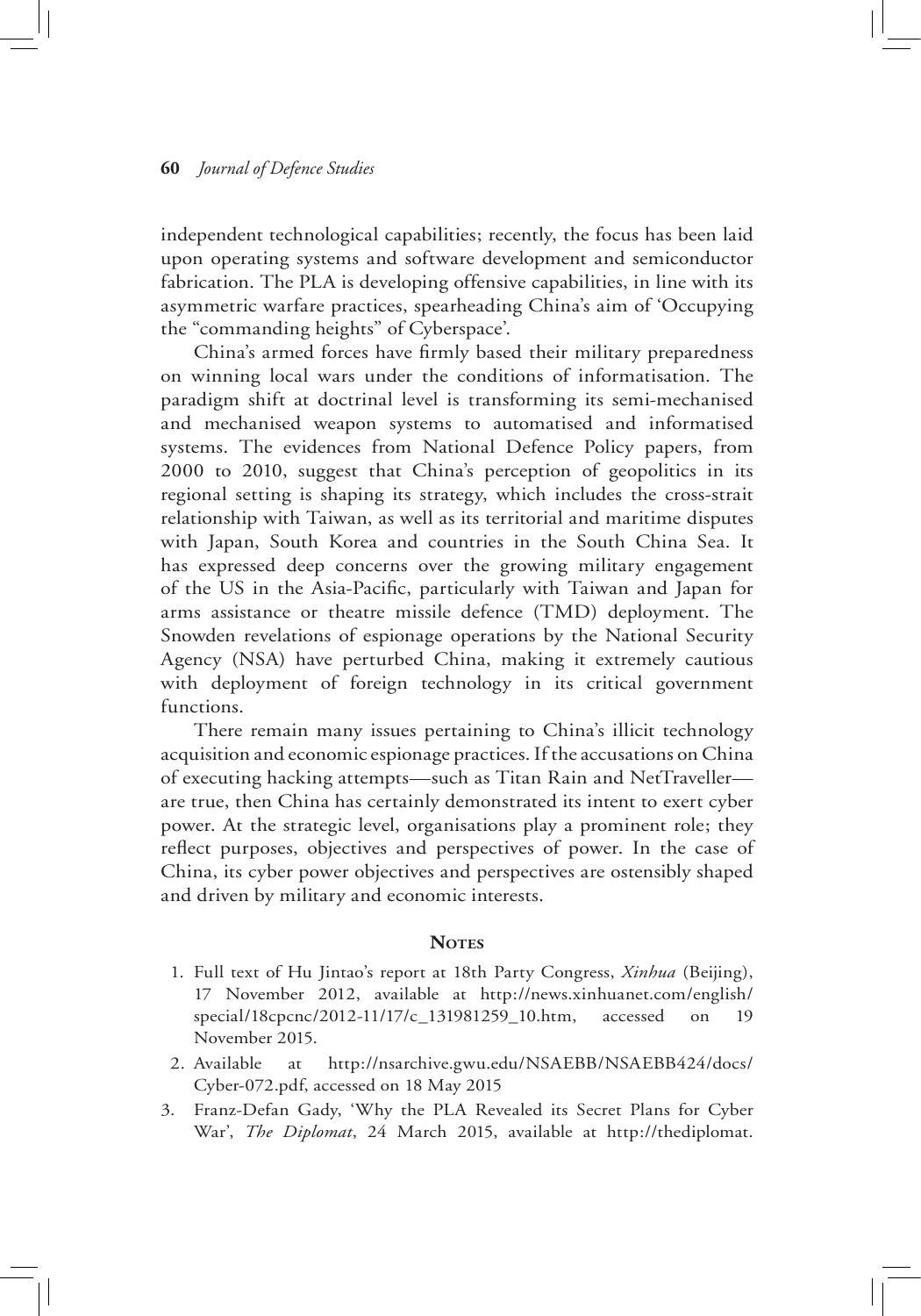com/2015/03/why-the-pla-revealed-its-secret-plans-for-cyber-war**/**, accessed on 18 May 2015.

- 4. Ibid.
- 5. Franklin D. Kramer, Stuart H. Starr and Larry K. Wentz, *"*Cyberpower and National Security", *National Defense University Press* (Washington DC, 2009), pp. 259-260.
- 6. Ibid.
- 7. Daniel T. Kuehl, *From Cyberspace to Cyberpower: Defining the Problem, Cyberpower and National Security*, Washington, DC: National Defense University Press, 2009, p. 12, available at http://ctnsp.dodlive.mil/ files/2014/03/Cyberpower-I-Chap-02.pdf, accessed on 20 May 2015.
- 8. Joseph Nye, 'Cyber Power', Belfer Center for Science and International Affairs, May 2010, pp. 3–4, available at http://belfercenter.ksg.harvard. edu/files/cyber-power.pdf, accessed on 20 May 2015.
- 9. 'National Power: Its Elements', p. 3, available at http://103.1.174.97/ newcms/attachments/article/259/NATIONAL%20POWER.pdf, accessed on 22 May 2015.
- 10. Li Zhang, 'A Chinese Perspective on Cyber War', *International Review of the Red Cross*, Vol. 94, No. 886, Summer 2012, pp. 802–03, available at https:// www.icrc.org/eng/assets/files/review/2012/irrc-886-zhang.pdf accessed on 20 May 2015.
- 11. Ibid.
- 12. George Shambaugh defines economic warfare as 'seeking to weaken an adversary's economy by denying the adversary access to necessary physical, financial and technological resources or by otherwise inhibiting its ability to benefit from trade, financial and technological exchanges with other countries', available at http://www.britannica.com/topic/economicwarfare, accessed on 15 June 2015.
- 13. James A. Lewis and Simon Hansen, 'China's Cyberpower: International and Domestic Priorities', Australian Strategic Policy Institute, November 2014, p. 2, available at https://www.aspi.org.au/publications/chinas-cyberpowerinternational-and-domestic-priorities/SR74\_China\_cyberpower.pdf, accessed on 10 June 2015.
- 14. 'China is world's leading consumer of aluminum, copper, lead, nickel, zinc, tin, and iron ore; China's share of the world's metal consumption has jumped from ten percent to 25 percent since the late 1990s'; see Robert D. Kaplan, 'The Geography of Chinese Power', *Foreign Affairs*, May–June 2010, available at https://www.foreignaffairs.com/articles/china/2010-05-01/ geography-chinese-power, accessed on 19 June 2015.
- 15. 'China Eyes Internet Power', *Xinhua* (Beijing), 8 March 2014, available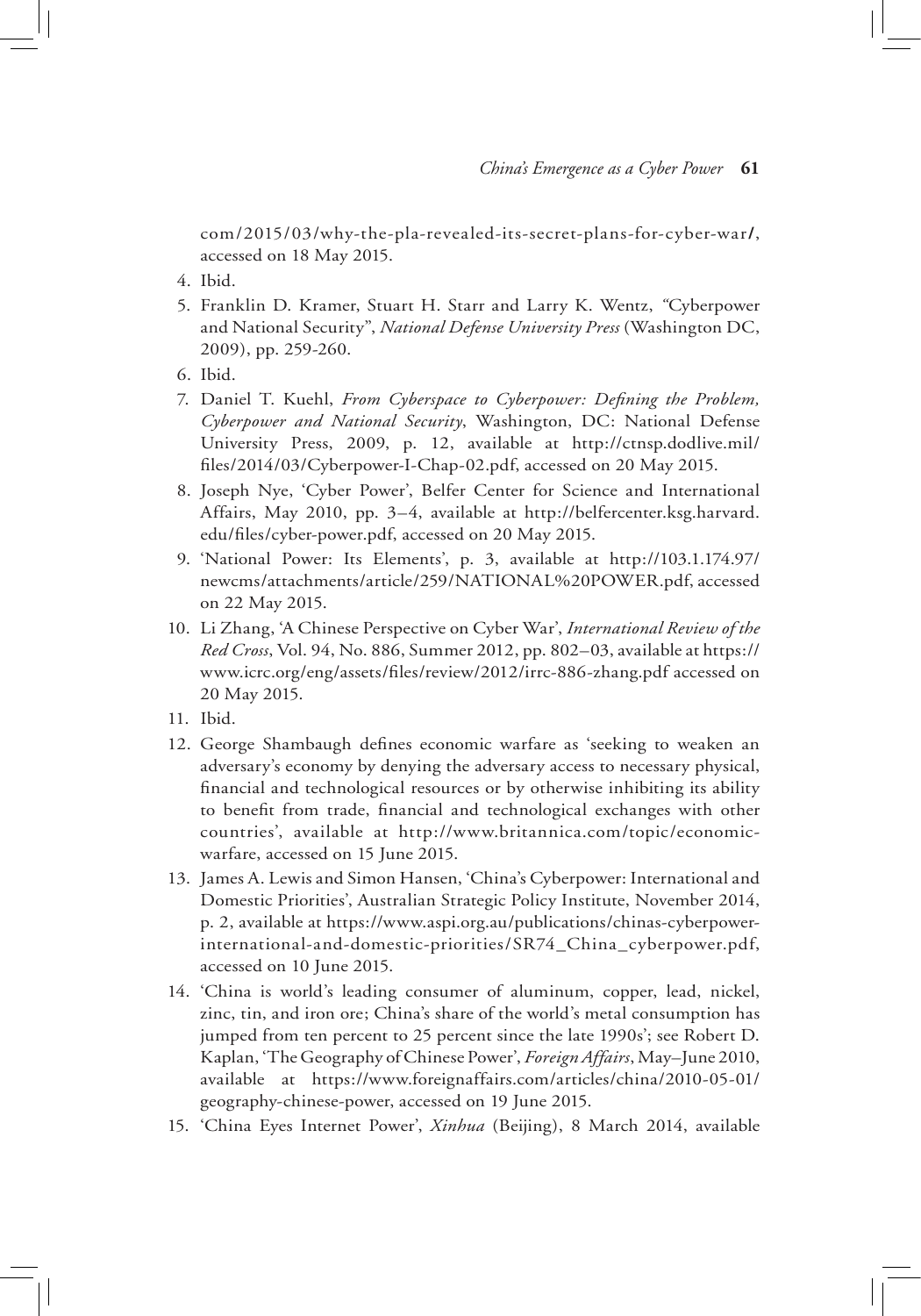at http://news.xinhuanet.com/english/special/2014-03/08/c\_133171308. htm, accessed on 22 May 2015.

- 16. ITU, *Measuring the Information Society Report*, Geneva: International Telecommunication Union, 2014, p. 42, available at https://www.itu. int/en/ITU-D/Statistics/Documents/publications/mis2014/MIS2014\_ without\_Annex\_4.pdf, accessed on 10 June 2015.
- 17. Siegesmund von Ilsemann and Andreas Lorenz, 'Spiegel Interview with Top Chinese Military Strategist', *Der Spiegel*, 19 March 2008, available at http://www.spiegel.de/international/world/0,1518,542506,00.html, accessed on 22 May 2015.
- 18. Government of People's Republic of China, *China's National Defense in 2004*, Beijing: Information Office of the State Council, 27 December 2004, available at http://www.china.org.cn/e-white/20041227/index.htm, accessed on 24 May 2015.
- 19. Dallas Boyd, Jeffrey G. Lewis and Joshua H. Pollack, 'Advanced Technology Acquisition Strategies of the People's Republic of China', Defense Threat Reduction Agency, September 2010, p. 1, available at http://fas.org/irp/ agency/dod/dtra/strategies.pdf, accessed on 10 June 2015.
- 20. Ankit Panda, 'Xi Jinping: China should Become a Cyber Power', *The Diplomat*, 4 March 2014, available at http://thediplomat.com/2014/03/xijinping-china-should-become-a-cyber-power/, accessed on 24 May 2015.
- 21. 'Xi Heads Internet Security Group', *Xinhua*, 27 February 2014, available at http://news.xinhuanet.com/english/china/2014-02/27/c\_133148418.htm, accessed on 24 May 2015.
- 22. 'Army Needs "Information Warfare" Plan, Declares Xi', *China Daily*, September 2014, available at http://www.chinadaily.com.cn/ china/2014-09/01/content\_18520930.htm, accessed on 10 June 2015.
- 23. 'How China Becomes a Cyber Power', *Forbes*, 2 July 2014, available at http://www.forbes.com/sites/adamsegal/2014/07/02/how-china-becomesa-cyber-power/, accessed on 10 June 2015
- 24. Government of People's Republic of China, 'National Defense Policy', in *China's National Defense in 2000*, Beijing: Information Office of the State Council, December 2000, available at http://www.china.org.cn/ewhite/2000/20-3.htm, accessed on 10 June 2015.
- 25. Ibid.
- 26. Government of People's Republic of China ,'Armed Forces Building', in *National Defense Policy–2000*, Beijing: Information Office of the State Council, December 2000, available at http://www.china.org.cn/ewhite/2000/20-5.htm#a, accessed on 11 June 2015.
- 27. Government of People's Republic of China 'The Security Situation', in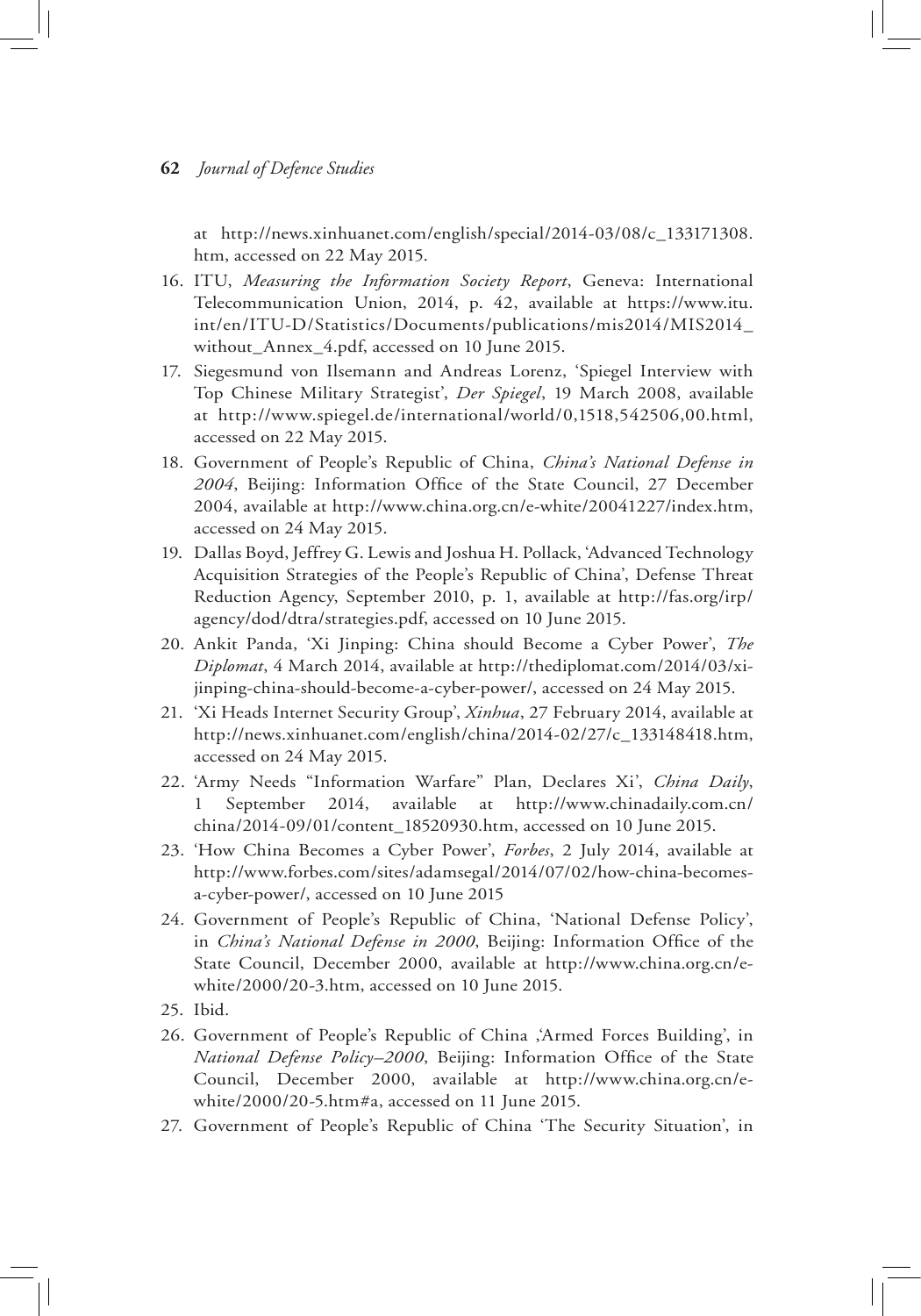*National Defense Policy–2002*, Beijing: Information Office of the State Council, December 2000, available at http://www.china.org.cn/ewhite/20021209/I.htm, accessed on 12 August 2015.

- 28. Ibid.
- 29. Government of People's Republic of China, 'National Defense Policy—2008', January 2009, Beijing: Information Office of the State Council, December 2000, available at http://www.china.org.cn/ government/whitepaper/2009-01/21/content\_17162883.htm, accessed on 12 June 2015.
- 30. 'Reform and Development of the PLA', in *National Defense Policy—2008*, available at http://www.china.org.cn/government/whitepaper/2009-01/21/ content\_17162870.htm, accessed on 15 June 2015.
- 31. Information Office of the State Council, 'The Diversified Employment of China's Armed Forces', Beijing, April 2013, available at http://news. xinhuanet.com/english/china/2013-04/16/c\_132312681.htm, accessed on 12 August 2015.
- 32. 'White Paper Introduces Policies, Principles of China's Armed Forces' Diversified Employment', *Xinhua*, 16 April 2013, available at http://news. xinhuanet.com/english/china/2013-04/16/c\_132312555.htm, accessed on 17 June 2015.
- 33. Bryan Krekel, 'Capability of the People's Republic of China to Conduct Cyber Warfare and Computer Network Exploitation', *The US–China Economic and Security Review Commission Report*, Virginia: Northrop Gruman, October 2009, pp. 67–70.
- 34. Ibid.
- 35. Nathan Thornburgh, 'Inside the Chinese Hack Attack', *Time*, 25 August 2005, available at http://content.time.com/time/nation/article/0,8599, 1098371,00.html, accessed on 15 June 2015.
- 36. Mark Clayton, 'US Oil Industry Hit by Cyberattacks: Was China Involved?', *Christian Science Monitor.com*, 25 January 2010, available at http://www.csmonitor.com/USA/2010/0125/US-oil-industry-hit-bycyberattacks-WasChina-involved accessed on 18 June 2015; and Michael Riley, 'Exxon, Shell, BP Said to have been Hacked through Chinese Internet Servers', *Bloomberg*, 24 February 2001, available at http://www.bloomberg. com/news/2011-02-24/exxon-shell-bpsaid-to-have-been-hacked-throughchinese-internet-servers.html, accessed on 17 June 2015.
- 37. 'Five Serious Cases of Cyberespionage', *Foxnews.com*, 22 April 2009, available at http://www.foxnews.com/story/2009/04/22/five-seriouscasescyberespionage/, accessed on 17 June 2015.
- 38. Wendell Minnick, 'Chinese Cyber-espionage Growing', *DefenseNews.*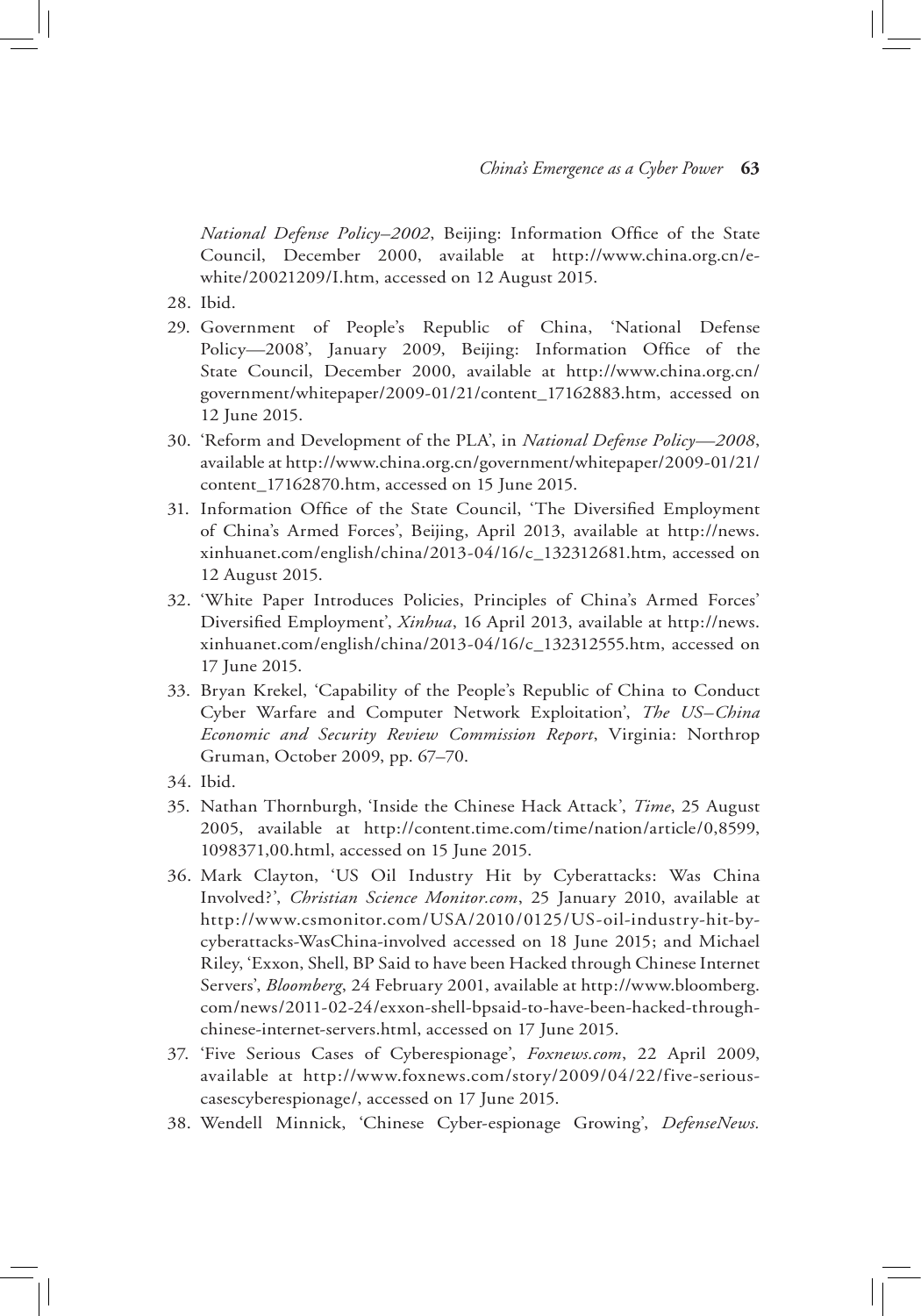*com*, 6 November 2011, available at http://www.defensenews.com/ article/20111106/DEFSECT04/111060302/Chinese-Cyber-Espionage-GrowingU-S-Report, accessed on 17 June 2015.

- 39. China's 2nd Bureau of the People's Liberation Army (PLA) General Staff Department's (GSD) 3rd Department (Military Cover Designator 61398).
- 40. 'US–China Cyber Espionage Comes under Increased Scrutiny', *RT.com*, 7 November 2013, available at http://rt.com/op-edge/us-chinacyberespionage-371/, accessed on 18 June 2015.; and Dan Mcwhorter, 'Mandiant Exposes APT 1', *Mandiant.com*, 18 February 2013, available at https://www.mandiant.com/ blog/mandiant-exposes-apt1-chinas-cyberespionage-units-releases-3000- indicators/, accessed on 18 June 2015.
- 41. Kaplan, 'The Geography of Chinese Power', n. 14.
- 42. Boyd et al., 'Advanced Technology Acquisition Strategies of the People's Republic of China', n. 19.
- 43. Ibid.
- 44. Government of People's Republic of China 'The Security Situation', in *National Defense Policy–2010*, Beijing: Information Office of the State Council, December 2000, available at http://www.china.org.cn/ government/whitepaper/2011-03/31/content\_22263403.htm, accessed on 19 June 2015.
- 45. Ibid.
- 46. Jim Wolf and Paul Eckert, 'Obama Proposes his First Arms Sales to Taiwan', *Reuters*, 29 January 2010, available at http://www.reuters.com/ article/2010/01/30/us-taiwan-arms-usa-idUSTRE60S4X420100130, accessed on 13 June 2015.
- 47. Government of People's Republic of China 'The Security Situation', in *National Defense Policy–2010*, Beijing: Information Office of the State Council, December 2000, available at http://www.china.org.cn/ government/whitepaper/2011-03/31/content\_22263403.htm, accessed on 13 June 2015.
- 48. Kaplan, 'The Geography of Chinese Power', n. 14.
- 49. SPIEGEL Interview with Top Chinese Military Strategist, March 19, 2008, http://www.spiegel.de/international/world/spiegel-interview-withtop-chinese-military-strategist-we-will-defend-our-sovereignty-with-allmeans-a-542506.html, accessed 14 December 2015.
- 50. Seth Cropsey, 'The U.S. Navy in Distress', *Strategic Analysis*, Vol. 34, No. 1, January 2010, p. 39, available at http://www.hudson.org/content/ researchattachments/attachment/766/cropsey\_us\_navy\_in\_distress.pdf, accessed on 18 June 2015.
- 51. 'SPIEGEL Interview with Top Chinese Military Strategist', *Spiegel Online*,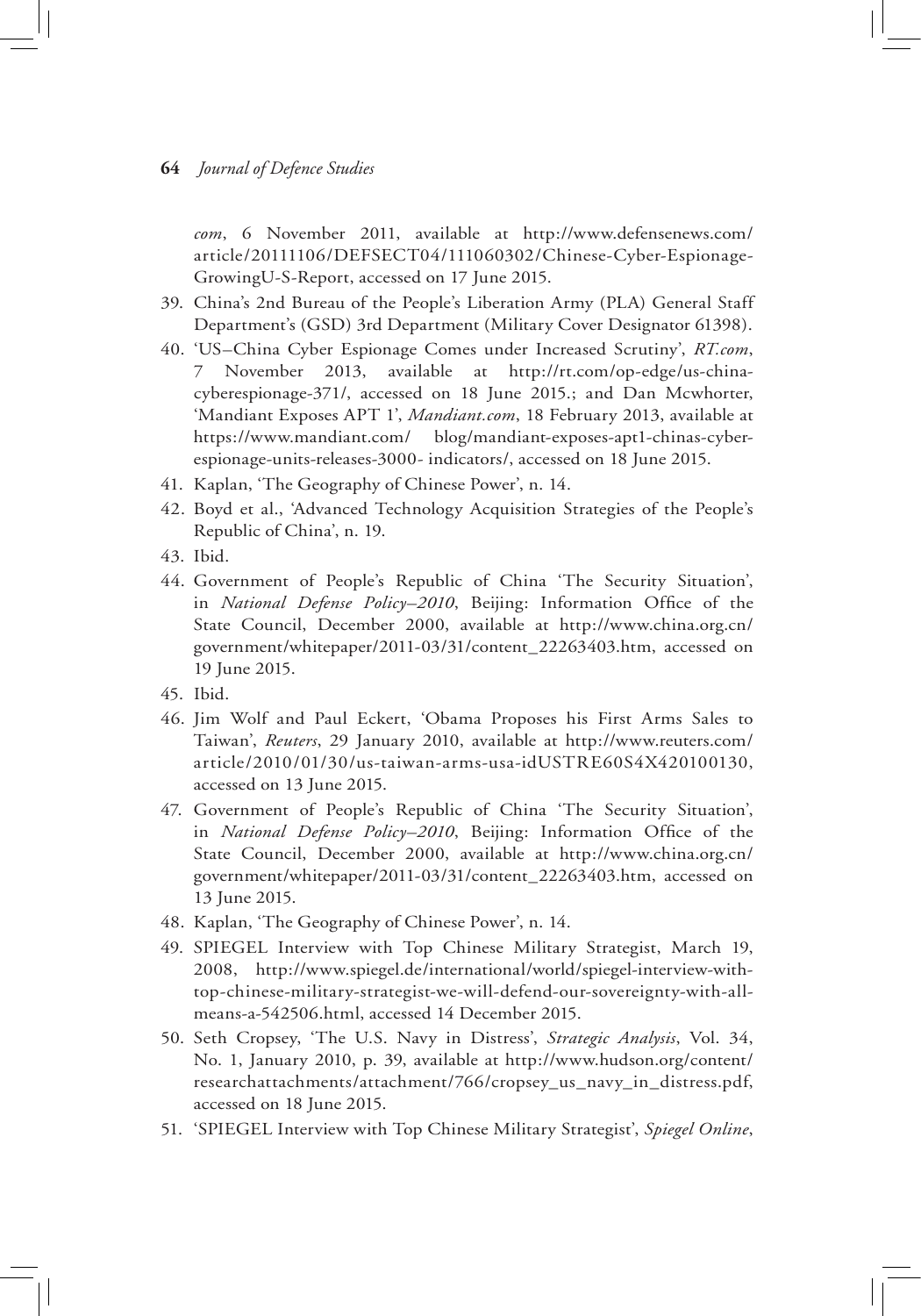19 March 2008, available at http://www.spiegel.de/international/world/ spiegel-interview-with-top-chinese-military-strategist-we-will-defend-oursovereignty-with-all-means-a-542506.html, accessed on 19 June 2015.

- 52. James A. Bellacqua and Daniel M. Hartnett, 'Article by LTG Qi Jianguo on International Security Affairs', *CNA China Studies* (Virginia, 2013), p. 9, available at https://www.cna.org/CNA\_files/PDF/DQR-2013-U-004445- Final.pdf, accessed 14 December 2015.
- 53. Mandiant Intelligence Center Report, 'APT1: Exposing One of China's Cyber Espionage Units', *Mandiant Consulting* (Virginia, 2013), available at http://intelreport.mandiant.com/, accessed 14 December 2015.
- 54. 'China Defense Ministry Refutes Cyber Attack Allegations', *Xinhua*, 20 February 2013, available at http://news.xinhuanet.com/english/ china/2013-02/20/c\_132180777.htm, accessed on 19 June 2015.
- 55. 'China Opposes U.S. Cybersecurity Strategy's Accusations against Beijing', *Xinhua*, 30 April 2015, available at http://english.chinamil.com.cn/ news-channels/china-military-news/2015-04/30/content\_6469493.htm, accessed on 19 June 2015.
- 56. China's Ministry of National Defense spokesman, 'China has No Cyber Warfare Troops', *Xinhua*, 28 February 2013, available at http://news. xinhuanet.com/english/china/2013-02/28/c\_132199193.htm, accessed on 19 June 2015.
- 57. James A. Lewis and Simon Hansen, 'China's Cyberpower: International and Domestic Priorities', Australian Strategic Policy Institute, November 2014, p. 16, available at https://www.aspi.org.au/publications/chinascyberpower-international-and-domestic-priorities/SR74\_China\_ cyberpower.pdf, accessed on 20 June 2015.
- 58. 'Xi Jinping: The Construction of the Network from the Country to become a Network Power', *Xinhua*, 27 February 2014, available at http://news. xinhuanet.com/politics/2014-02/27/c\_119538788.htm, accessed on 22 June 2015.
- 59. Robert D. Atkinson, 'ICT Innovation Policy in China: A Review', The Information Technology and Innovation Foundation, July 2014, p. 1, available at http://www2.itif.org/2014-china-ict.pdf, accessed on 20 June 2015.
- 60. 'Endeavors to Spur the Development and Application of the Internet', in *The Internet in China*, 8 June 2010, available at http://www.gov.cn/ english/2010-06/08/content\_1622956\_3.htm, accessed on 22 June 2015.
- 61. Published by the General Office of the Communist Party of China Central Committee and General Office of the State Council, available at http:// www.china-embassy.org/eng/xw/t251756.htm accessed 22 June 2016.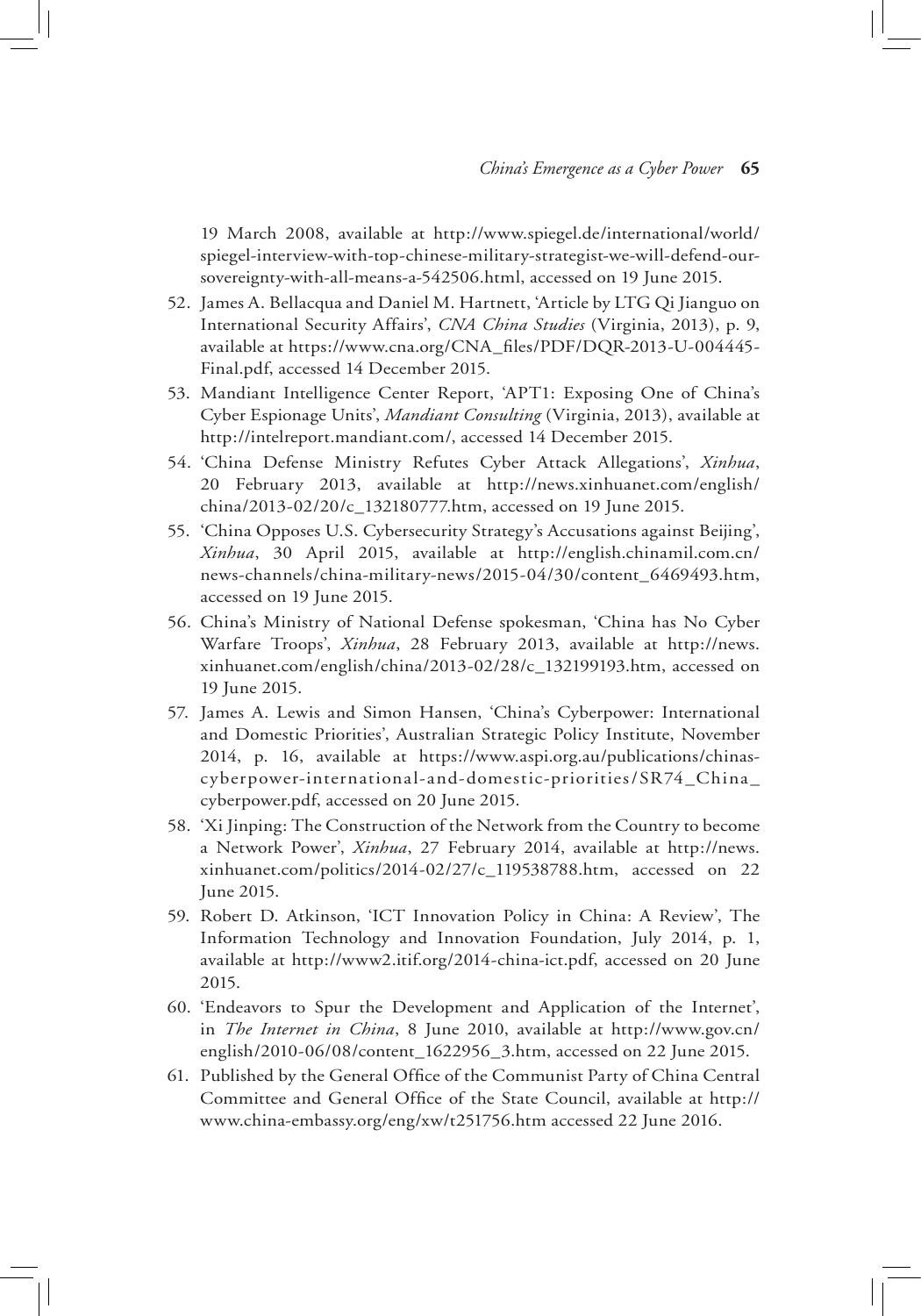- 62. 'Endeavors to Spur the Development and Application of the Internet', in *The Internet in China*, n. 60.
- 63. Guo Liang, 'Under the "Golden Shine": China's Efforts to Bridge Government and Citizens', United Nations Centre for Regional Development, 28 January 2006, p. 2, available at http://unpan1.un.org/ intradoc/groups/public/documents/un-dpadm/unpan042815.pdf, accessed on 22 June 2015.
- 64. '2006–2020 National Information Development Strategy', *China Network*, 8 May 2006, available at http://www.china.com.cn/chinese/PI-c/1203246. htm, accessed on 22 June 2015.
- 65. Bin Zhang, Da Gu and Wen Ma, 'A Study of the Correlation between China's Informatization Level and its National Well-being', *Networked Planet*, Pacific Telecommunications Council, 2015, p. 8, available at https:// www.ptc.org/assets/uploads/papers/ptc15/Paper\_Ma\_Wen.pdf accessed on 22 June 2015.
- 66. Owen Fletcher, 'China Passes U.S. as World's Biggest PC Market', *The Wall Street Journal*, 24 August 2011, available at http://www.wsj.com/articles/ SB10001424053111903461304576525852486131230, accessed on 22 June 2015.
- 67. 'Computer Manufacturing in China: Market Research Report', *IBIS World*, August 2014, available at http://www.ibisworld.com/industry/china/ computer-manufacturing.html, accessed on 22 June 2015.
- 68. 'From Guard Shack to Global Giant', *The Economist*, 12 January 2013, available at http://www.economist.com/news/business/21569398-howdid-lenovo-become-worlds-biggest-computer-company-guard-shackglobal-giant, accessed on 22 June 2015.
- 69. 'A Decade of Unprecedented Growth: China's Impact on the Semiconductor Industry', PriceWaterhouseCoopers, August 2014, p. 2, available at http:// www.pwc.com/en\_GX/gx/technology/chinas-impact-on-semiconductorindustry/assets/2014-update.pdf, accessed on 28 June 2015.
- 70. Cindy Hurst, 'JFQ 77 | The Quantum Leap into Computing and Communication: A Chinese Perspective', National Defense University Press, 1 April 2015, available at http://ndupress.ndu.edu/Media/News/ NewsArticleView/tabid/7849/Article/581868/jfq-77-the-quantum-leapinto-computing-and-communication-a-chinese-perspective.aspx, accessed on 30 June 2015.
- 71. National University of Defense Technology, 'Specific Research Areas', available at http://www.nudt.edu.cn/ArticleShow\_eng.asp?ID=75, accessed on 30 June 2015.
- 72. University of Science and Technology of China, 'Key Laboratory of Quantum Information', School of Physical Sciences, available at www.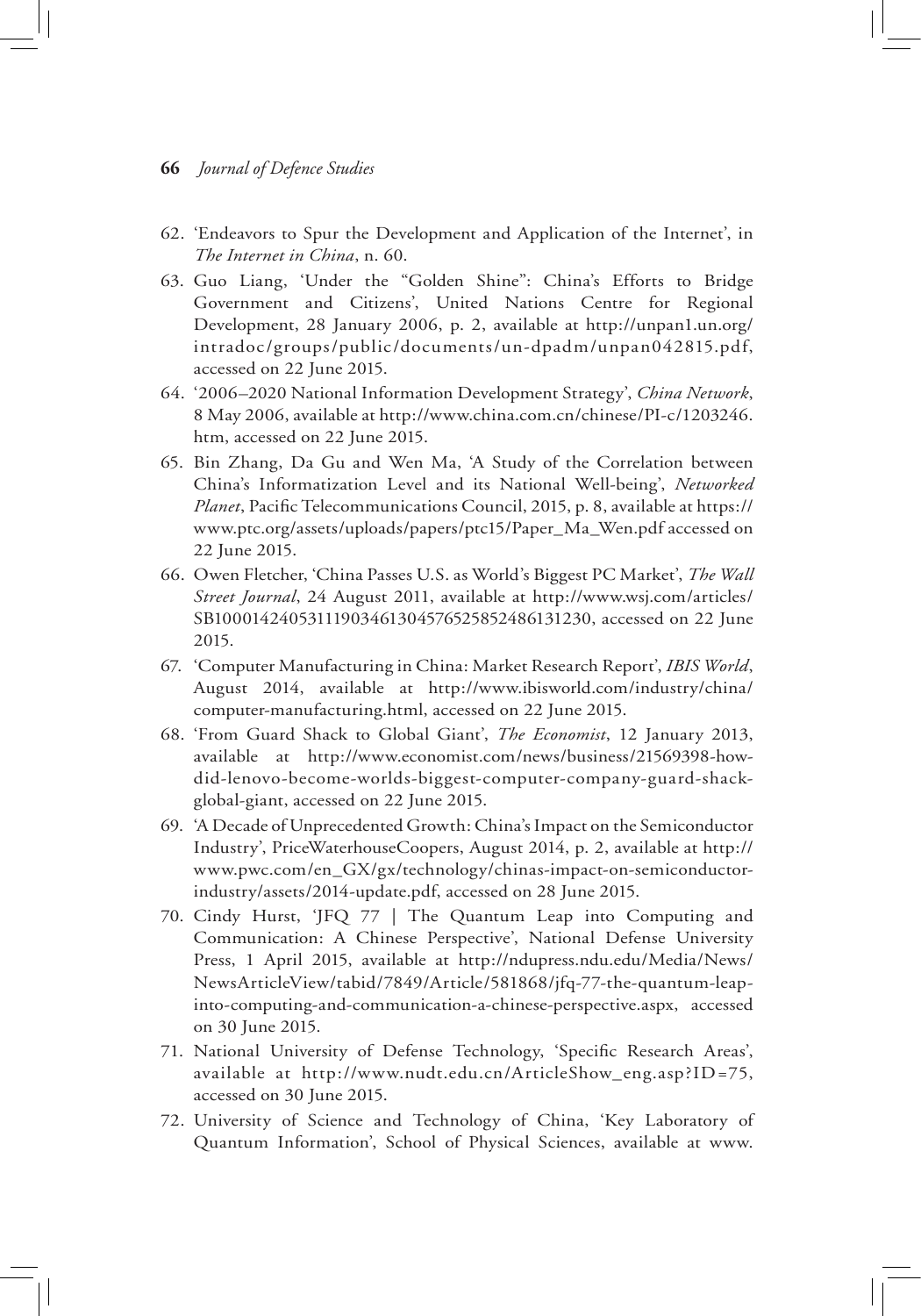en.physics.ustc.edu.cn/research\_9/Quantum/201107/t20110728\_116550. html, accessed on 30 June 2015.

- 73. 'China Makes Breakthrough on Quantum Computer', *People's Daily*, 7 February 2013, available at http://english.peopledaily.com. cn/202936/8126200.html; accessed on 30 June 2015, see also, 'Chinese scientists claimed to be the first in the world to have succeeded in the physical teleportation of the electronic properties of remote particles, one of the important foundations for quantum computing', in Greg Austin, 'How China Plans to Become a World Class Cyber Power', *The Diplomat*, 30 April 2015, available at http://thediplomat.com/2015/05/how-china-plansto-become-a-world-class-cyber-power/, accessed on 30 June 2015.
- 74. 'November 2014 Top 500 List', available at http://www.top500.org/ lists/2014/11/, accessed on 22 June 2015.
- 75. The Chinese government has been highly supportive of the cloud computing industry under the aegis of National Development and Reform Commission (NDRC), the Ministry of Industry and Information Technology (MIIT) and the Ministry of Finance (MoF); see 'China's Cloud Computing Strategy', *HongKong Trader*, 5 June 2013, available at http:// www.hktdc.com/info/mi/a/hkthk/en/1X09TCME/1/Hong-Kong-Trader-Hong-Kong-Edition/China-S-Cloud-Computing-Strategy.htm, accessed on 22 June 2015.
- 76. Leigh Ann Ragland, Joseph McReynolds, Matthew Southerland and James Mulvenon, 'Red Cloud Rising: Cloud Computing in China', Research Report Prepared on Behalf of the US–China Economic and Security Review Commission, Center for Intelligence Research and Analysis, 5 September 2013, available at http://www.uscc.gov/sites/default/files/ Research/DGI\_Red%20Cloud%20Rising\_2014.pdf., accessed on 15 June 2015.
- 77. 'China's First Step towards Becoming a Cyber Power', *China Focus*, 13 March 2014, available at http://www.chinausfocus.com/peace-security/ chinas-first-step-towards-becoming-a-cyber-power/#sthash.ZRJ2rRAq. dpuf, accessed on 15 June 2015.
- 78. 'Gulshan Rai Becomes First Chief of Cyber Security; Post Created to tackle Growing e-Threats', *The Economic Times*, 4 March 2015, available at http://economictimes.indiatimes.com/news/politics-andnation/gulshan-rai-becomes-first-chief-of-cyber-security-post-created-totackle-growing-e-threats/articleshow/46449780.cms, accessed on 24 June 2015.
- 79. 'China's First Step towards Becoming a Cyber Power', n. 77.
- 80. 'China Calls for Joint Efforts for Peaceful, Secure, Equitable Cyber Space', *Xinhua*, 20 October 2011, available at http://news.xinhuanet.com/